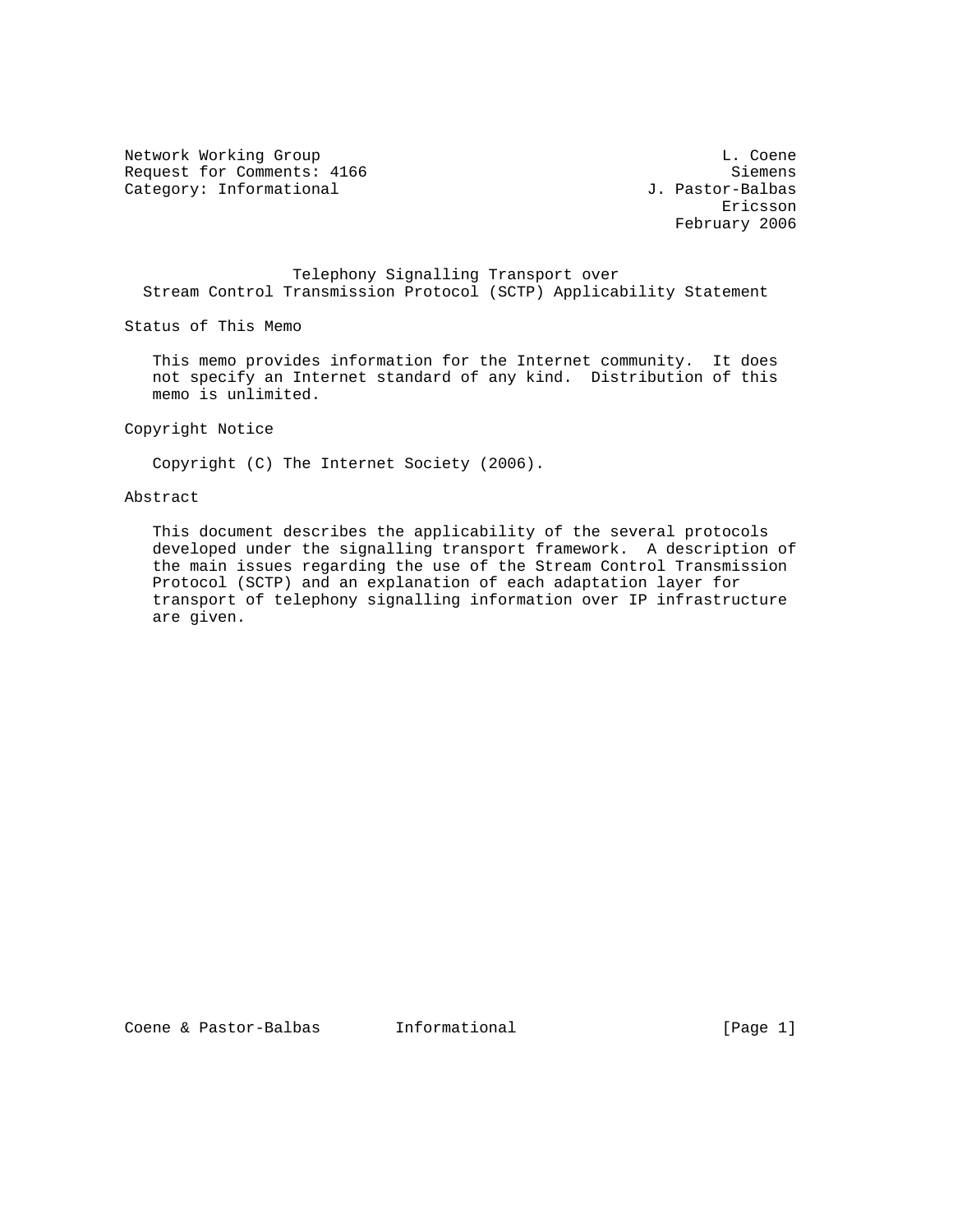# Table of Contents

|    | 3. Issues for Transporting Telephony Signalling over SCTP 5 |
|----|-------------------------------------------------------------|
|    |                                                             |
|    |                                                             |
|    | 3.2.1. Retransmission TimeOut (RTO) Calculation  6          |
|    |                                                             |
|    | 3.2.3. Maximum Number of Retransmissions 7                  |
|    |                                                             |
|    |                                                             |
|    |                                                             |
|    |                                                             |
|    |                                                             |
|    | $4.1.1.$ IUA (ISDN $Q.921$ User Adaptation) 10              |
|    | 4.1.2. V5UA (V5.2-User Adaptation) Layer 12                 |
|    | 4.1.3. DUA (DPNSS/DASS User adaptation) Layer 13            |
|    |                                                             |
|    |                                                             |
|    | 4.2.2. M3UA (SS7 MTP3 User Adaptation) Layer 17             |
|    | 4.2.3. SUA (SS7 SCCP User Adaptation) Layer 18              |
|    |                                                             |
| б. |                                                             |

## 1. Introduction

 This document is intended to describe how to transport telephony signalling protocols, used in classic telephony systems, over IP networks. As described in [RFC2719], the whole architecture is called SIGTRAN (Signalling Transport) and is composed of a transport protocol (SCTP) and several User Adaptation Layers (UALs). The transport protocol SCTP has been developed to fulfill the stringent requirements of telephony signalling networks [RFC3257]. The set of UALs has also been introduced to make it possible for different signalling protocols to use the SCTP layer.

### 1.1. Scope

 The scope of this document is the SIGTRAN user adaptation layers and SCTP protocols and how they are used to transport telephony signalling information over IP networks.

Coene & Pastor-Balbas Informational [Page 2]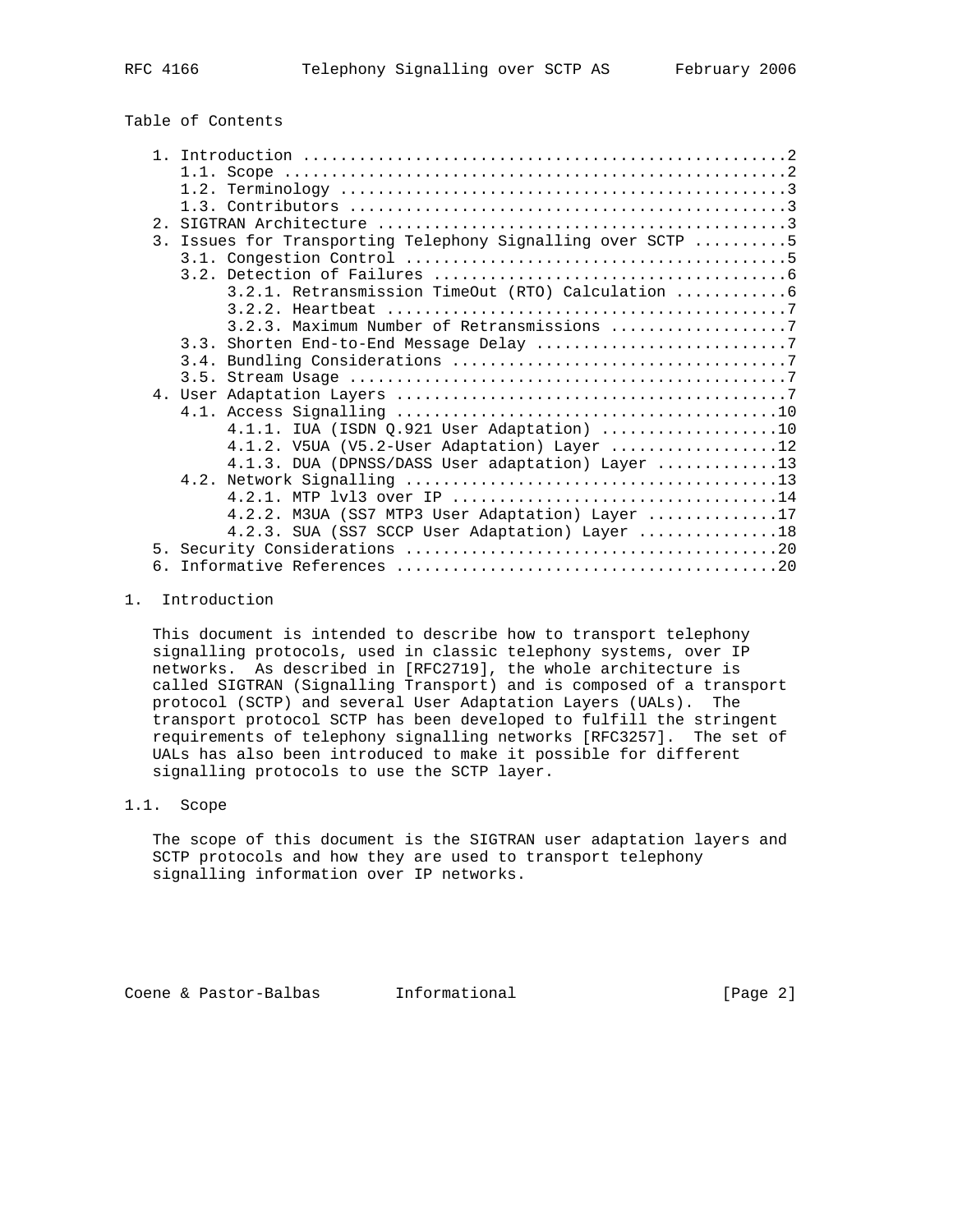#### 1.2. Terminology

The following terms are commonly identified in related work:

Association: SCTP connection between two endpoints.

- Stream: A uni-directional logical channel established within an association, within which all user messages are delivered in sequence except for those submitted to the unordered delivery service.
- SPU: Signalling protocol user, the application on top of the User adaptation layer.
- CTSP: Classical Telephony Signalling Protocol (examples include: MTP level 2, MTP level 3, and SCCP).
- UAL: User Adaptation Layer, the protocol that encapsulates the upper layer telephony signalling protocols that are to be transported over SCTP/IP.
- ISEP: IP Signalling Endpoint, an IP node that implements SCTP and a User adaptation layer.
- SP: Signalling Point.

### 1.3. Contributors

 The following people contributed to the document: L. Coene (Editor), M. Tuexen, G. Verwimp, J. Loughney, R.R. Stewart, Qiaobing Xie, M. Holdrege, M.C. Belinchon, A. Jungmaier, J. Pastor, and L. Ong.

2. SIGTRAN Architecture

 The SIGTRAN architecture describes the transport of signalling information over IP infrastructure.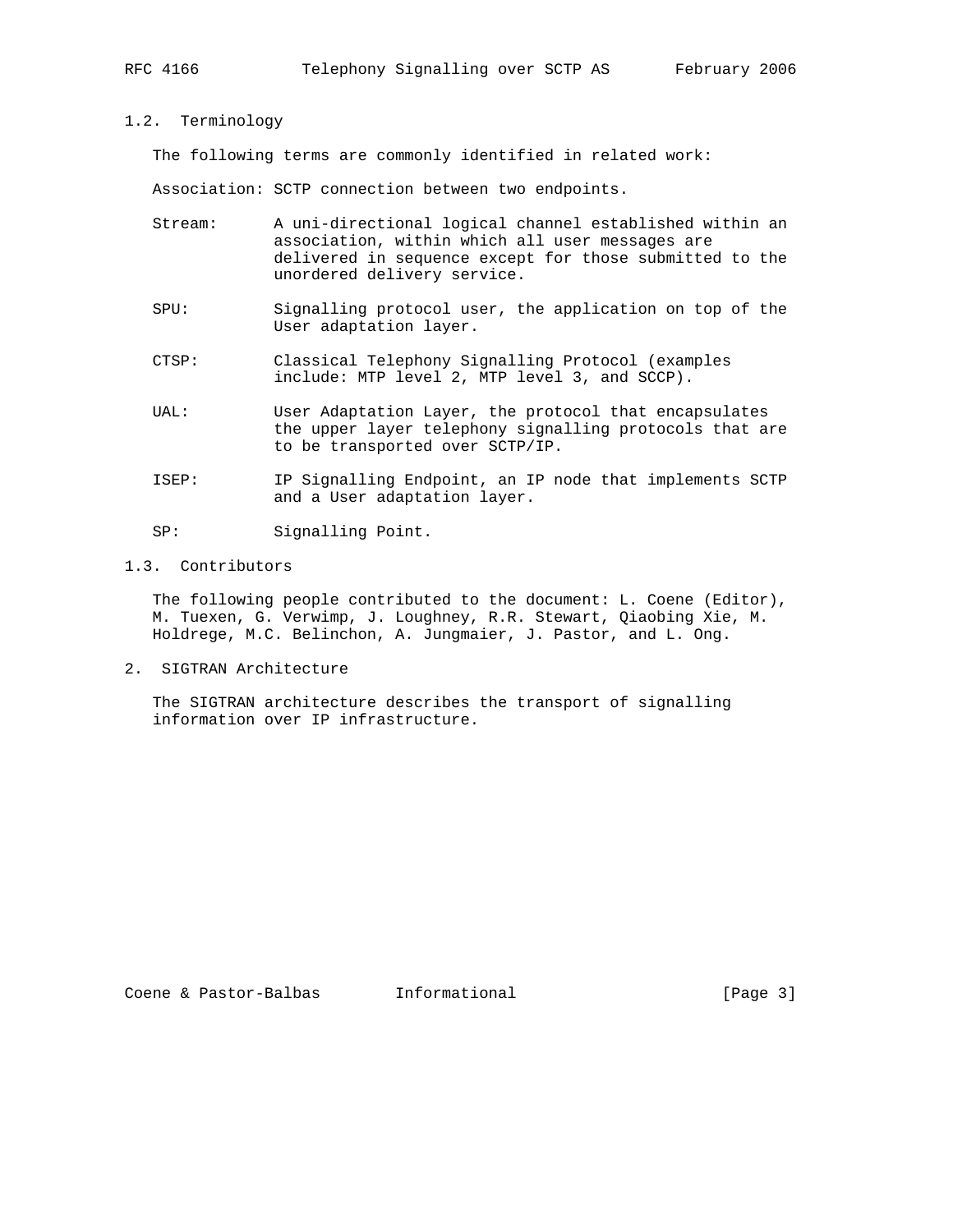Telephony signalling transport over IP normally uses the following architecture:



Figure 1: Telephony SIGnalling TRANsport Protocol Stack

The components of the protocol stack are:

- 1. Adaptation layers used when the telephony application needs to preserve an existing primitive interface (e.g., management indications or data operation primitives for a particular user/application protocol).
- 2. SCTP, specially configured to meet the telephony application performance requirements.
- 3. The standard Internet Protocol.

The telephony signalling protocols to be transported can be:

 o [RFC3332] SS7 MTP3 users: SCCP, ISUP, TUP... o [RFC3331] SS7 MTP2 users: MTP3 o [RFC3868] SS7 SCCP users: RANAP, MAP(+TCAP), INAP(+TCAP)... o [RFC3057] ISDN Q.921 users: Q.931 o [RFC3807] V5.2 / DSS1  $\circ \quad \dots$ 

 The user adaptation layers (UALs) are a set of protocols that encapsulate a specific signalling protocol to be transported over SCTP. The adaption is done in a way that the upper signalling protocols, which are relayed, remain unaware that the lower layers are different from the original lower telephony signalling layers. In that sense, the upper interface of the user adaptation layers needs to be the same as the upper layer interface is to its original lower layer. If a MTP user is being relayed over the IP network, the related UAL used to transport the MTP user will have the same upper interface as MTP has.

Coene & Pastor-Balbas Informational (Page 4)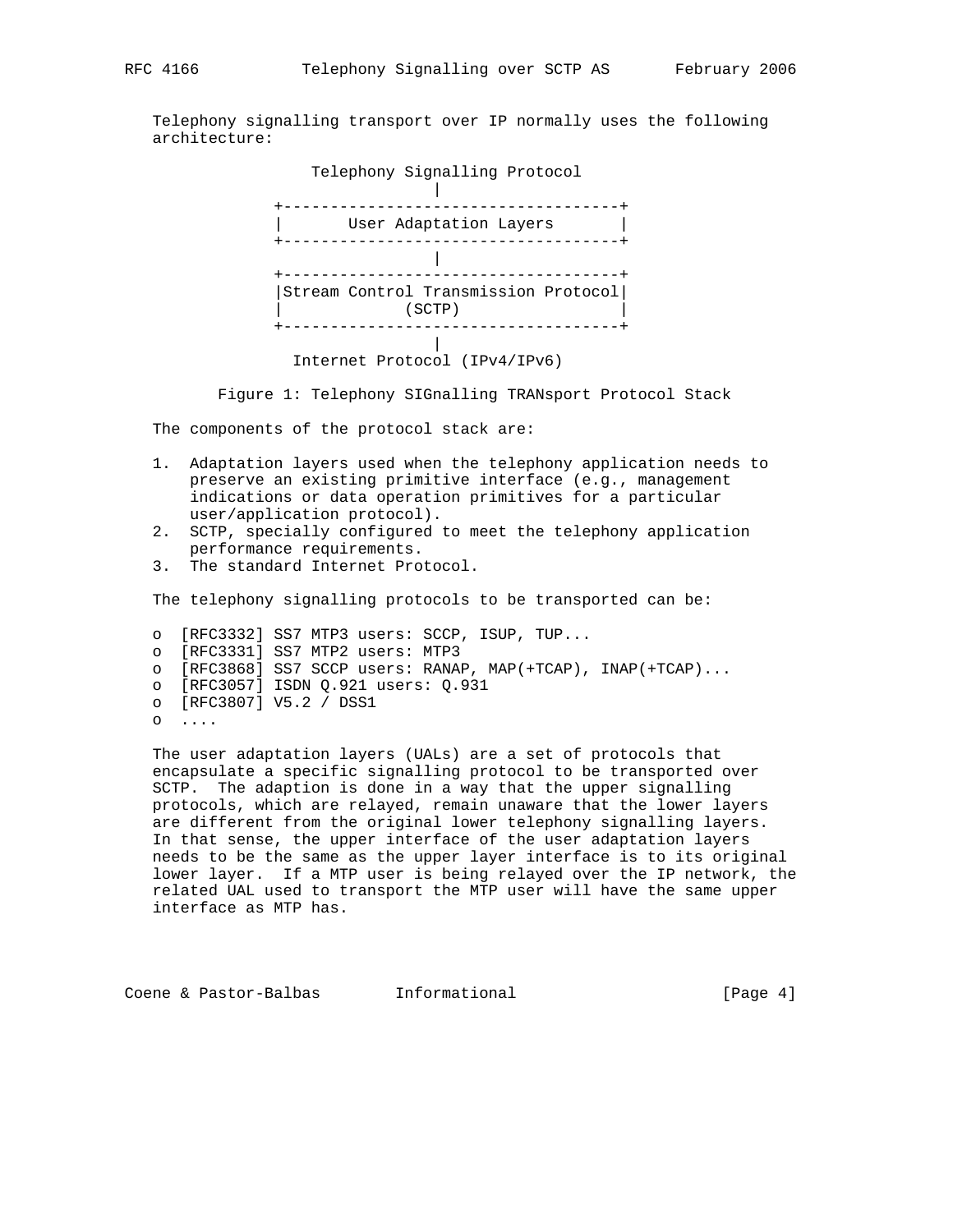The Stream Control Transmission Protocol was designed to fulfill the stringent transport requirements that classical signalling protocols have and is therefore the recommended transport protocol to use for this purpose.

SCTP provides the following functions:

- o Reliable Data Transfer
- o Multiple streams to help avoid head-of-line blocking
- o Ordered and unordered data delivery on a per-stream basis
- o Bundling and fragmentation of user data
- o Congestion and flow control
- o Support for continuous monitoring of reachability
- o Graceful termination of association
- o Support of multi-homing for added reliability
- o Protection against blind denial-of-service attacks
- o Protection against blind masquerade attacks

 SCTP is used as the transport protocol for telephony signalling applications. Message boundaries are preserved during data transport by SCTP, so each UAL can specify its own message structure within the SCTP user data. The SCTP user data can be delivered by the order of transmission within a stream (in sequence delivery) or unordered.

 SCTP can be used to provide redundancy at the transport layer and below. Telephony applications needing this level of redundancy can make use of SCTP's multi-homing support.

 SCTP can be used for telephony applications where head-of-line blocking is a concern. Such an application should use multiple streams to provide independent ordering of telephony signalling messages.

3. Issues for Transporting Telephony Signalling over SCTP

 Transport of telephony signalling requires special considerations. In order to use SCTP, an implementation must take special care to meet the performance, timing, and failure management requirements.

#### 3.1. Congestion Control

 The basic mechanism of congestion control in SCTP has been described in [RFC2960]. SCTP congestion control sometimes conflicts with the timing requirements of telephony signalling application messages which are transported by SCTP. During congestion, messages may be delayed by SCTP, thus sometimes violating the timing requirements of those telephony applications.

Coene & Pastor-Balbas Informational (Page 5)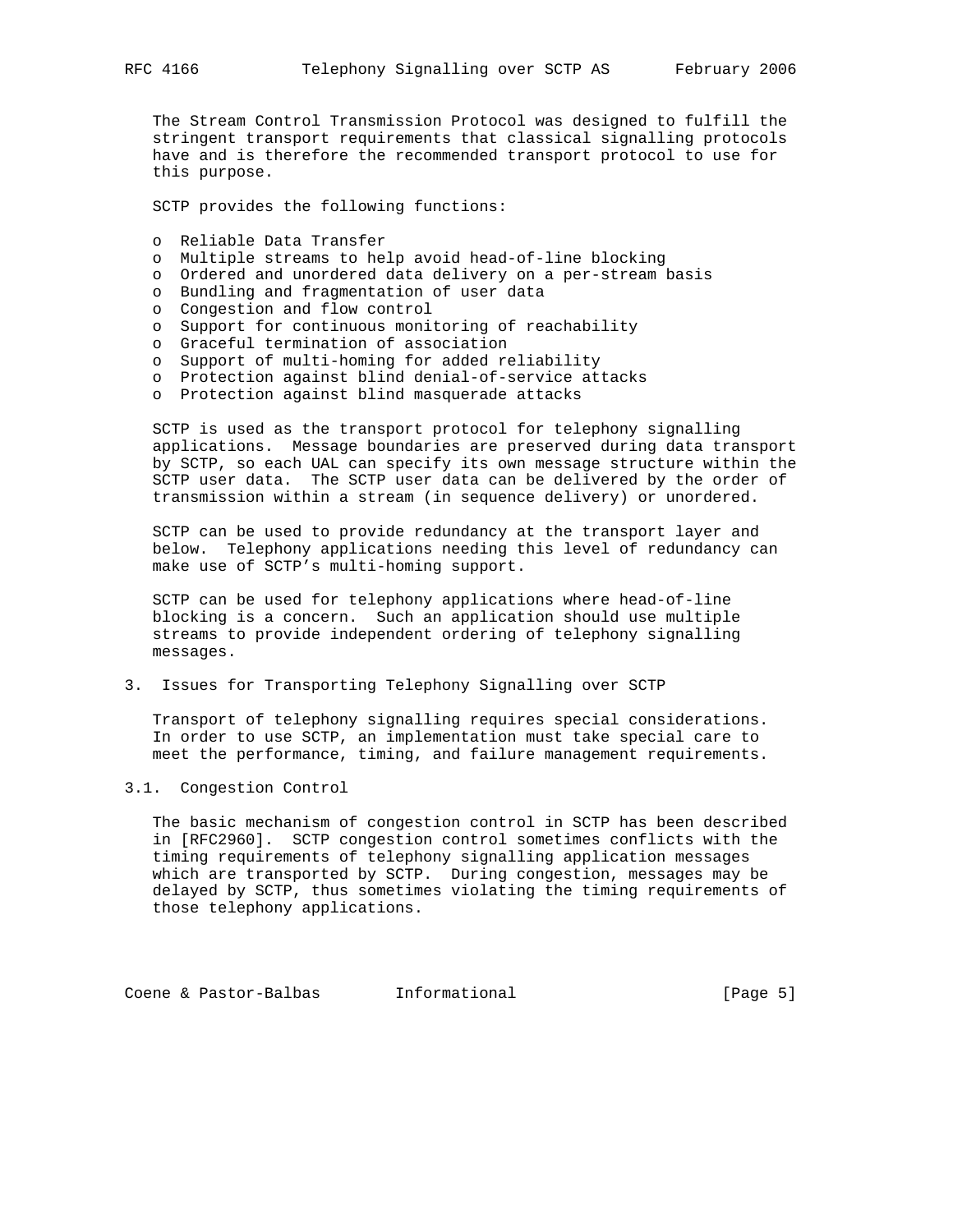In an engineered network (e.g., a private intranet), in which network capacity and maximum traffic are very well controlled, some telephony signalling applications may choose to relax the congestion control rules of SCTP in order to satisfy the timing requirements. In order to do this, they should employ their own congestion control mechanisms. This must be done without destabilizing the network; otherwise, it would lead to potential congestion collapse of the network.

 Some telephony signalling applications may have their own congestion control and flow control techniques. These techniques may interact with the congestion control procedures in SCTP.

3.2. Detection of Failures

 Often, telephony systems must have no single point of failure in operation.

 The UAL must meet certain service availability and performance requirements according to the classical signalling layers they are replacing. Those requirements may be specific for each UAL.

 For example, telephony systems are often required to be able to preserve stable calls during a component failure. Therefore, error situations at the transport layer and below must be detected quickly so that the UAL can take appropriate steps to recover and preserve the calls. This poses special requirements on SCTP to discover unreachability of a destination address or a peer.

#### 3.2.1. Retransmission TimeOut (RTO) Calculation

 The SCTP protocol parameter RTO.Min value has a direct impact on the calculation of the RTO itself. Some telephony applications want to lower the value of the RTO.Min to less than 1 second. This would allow the message sender to reach the maximum number-of-retransmission threshold faster in the case of network failures. However, lowering RTO.Min may have a negative impact on network behaviour [ALLMAN99].

 In some rare cases, telephony applications might not want to use the exponential timer back-off concept in RTO calculation in order to speed up failure detection. The danger of doing this is that, when network congestion occurs, not backing off the timer may worsen the congestion situation. Therefore, this strategy should never be used on the public Internet.

 It should be noted that not using delayed SACK will also increase the speed of failure detection.

Coene & Pastor-Balbas Informational (Page 6)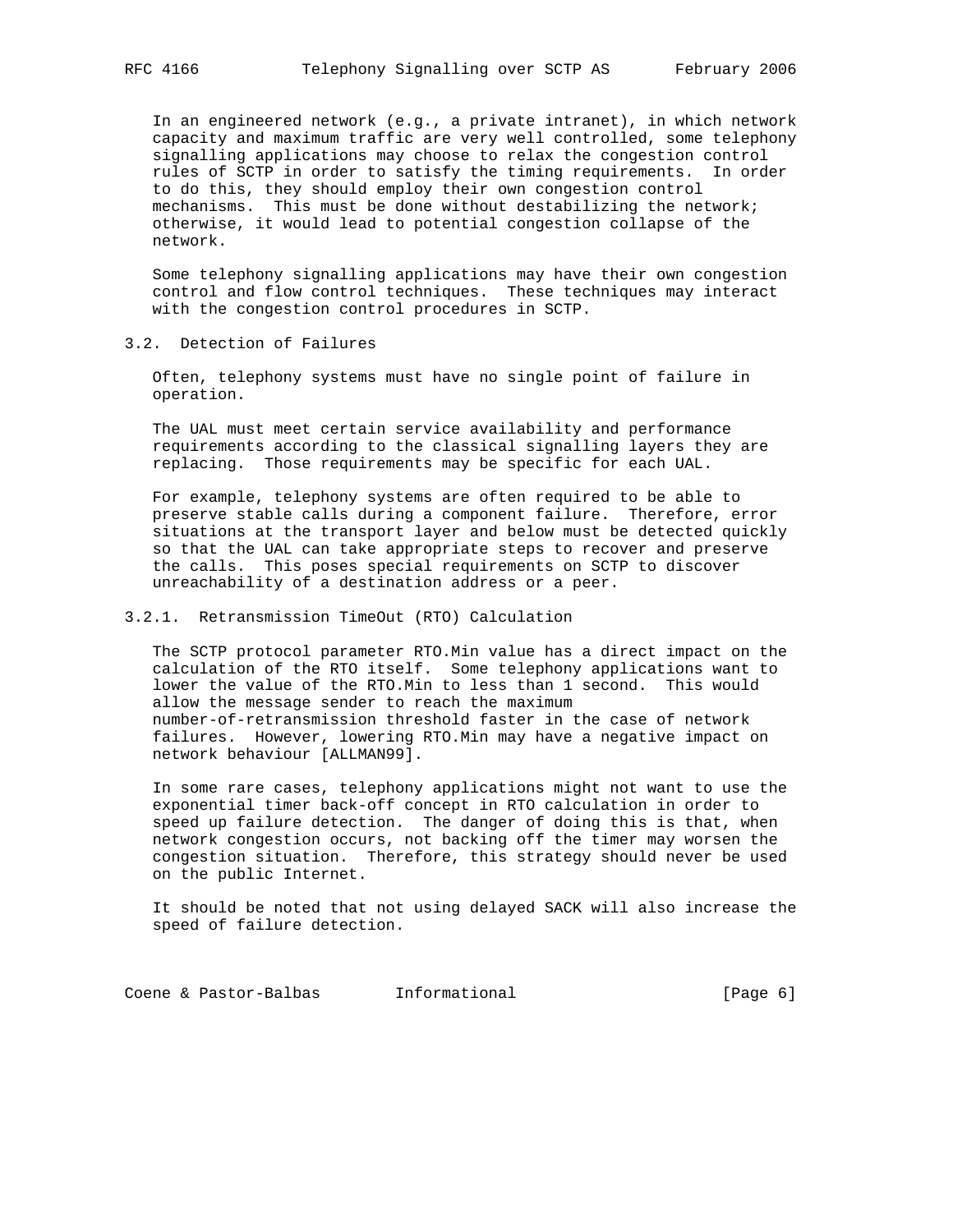### 3.2.2. Heartbeat

 For faster detection of (un)availability of idle paths, the telephony application may consider lowering the SCTP parameter HB.interval. It should be noted this might result in a higher traffic load.

#### 3.2.3. Maximum Number of Retransmissions

 Setting Path.Max.Retrans and Association.Max.Retrans SCTP parameters to lower values will speed up both destination address and peer failure detection. However, if these values are set too low, the probability of false fault detections might increase.

3.3. Shorten End-to-End Message Delay

 Telephony applications often require short end-to-end message delays. The method described in Section 3.2.1 for lowering RTO may be considered. The different paths within a single association will have a different RTO, so using the path with the lowest RTO will lead to a shorter end-to-end message delay for the application running on top of the UALs.

3.4. Bundling Considerations

 Bundling small telephony signalling messages at transmission helps improve the bandwidth usage efficiency of the network. On the downside, bundling may introduce additional delay to some of the messages. This should be taken into consideration when end-to-end delay is a concern.

3.5. Stream Usage

 Telephony signalling traffic is often composed of multiple, independent message sequences. It is highly desirable to transfer those independent message sequences in separate SCTP streams. This reduces the probability of head-of-line blocking in which the retransmission of a lost message affects the delivery of other messages not belonging to the same message sequence.

4. User Adaptation Layers

 Users Adaptation Layers (UALs) are defined to encapsulate different signalling protocols for transport over SCTP/IP.

 There are UALs for both access signalling (DSS1) and trunk signalling (SS7). A brief description of the standardized UALs follows in the next sub-sections.

Coene & Pastor-Balbas Informational (Page 7)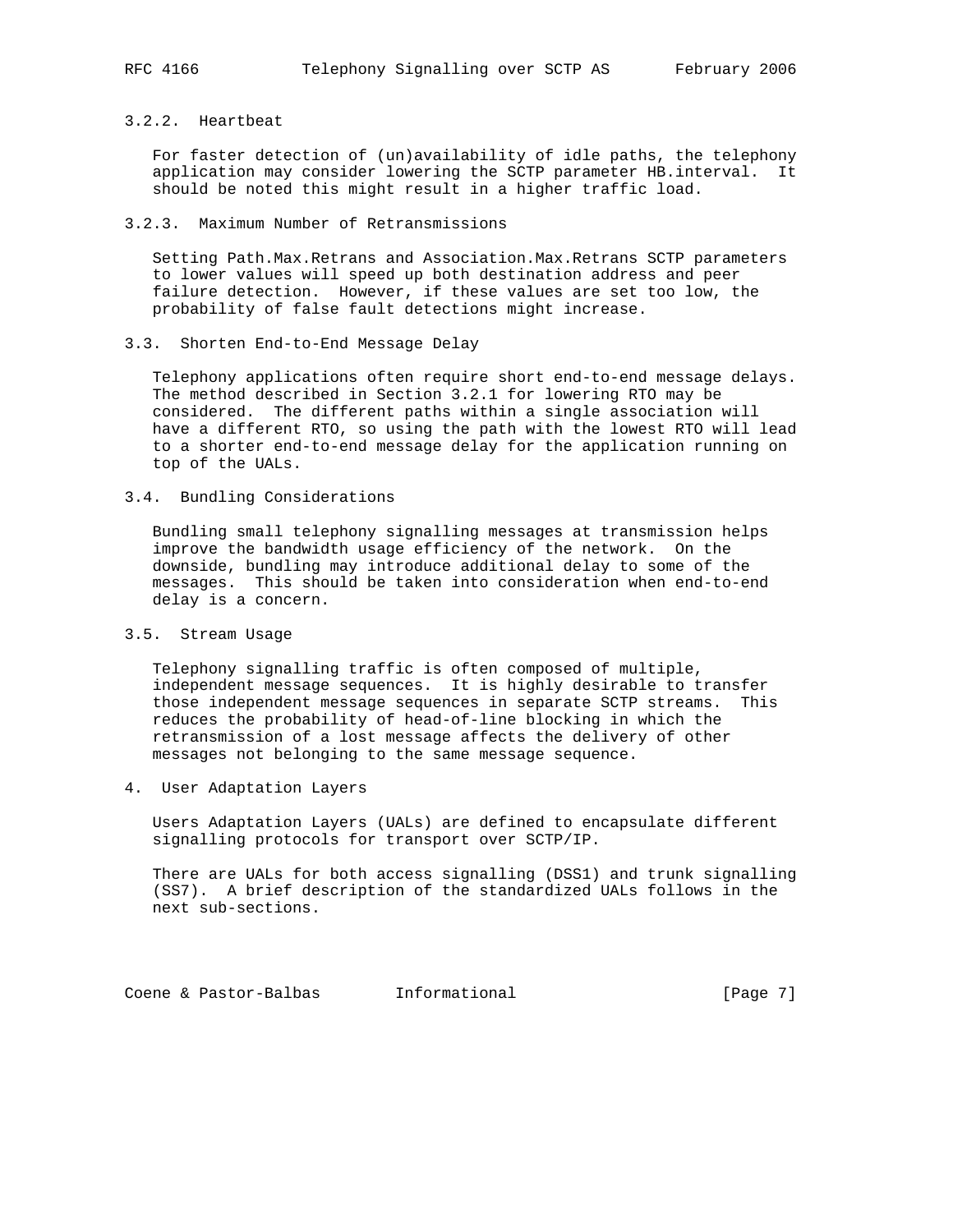The delivery mechanism in several UALs supports:

- o Seamless operation of UALs user peers over an IP network connection.
- o The interface boundary that the UAL user had with the traditional lower layer.
- o Management of SCTP transport associations and traffic between SGs and ISEPs or two ISEPs
- o Asynchronous reporting of status changes to management.

 Signalling User Adaptation Layers have been developed for both Access and Trunk Telephony Signalling. They are defined as follows.

 Access Signalling: This is the signalling that is needed between an access device and an exchange in the core network in order to establish, manage, or release the voice or data call paths. Several protocols have been developed for this purpose.

 Trunk Signalling: This is the signalling that is used between the exchanges inside the core network in order to establish, manage, or release the voice or data call paths. The most common protocols used for this purpose are known as the SS7 system, which belongs to the Common Channel Signalling (CCS) philosophy. The SS7 protocol stack is depicted below:

|      |     | $- - - -$ | $\ldots$ | BSSAP +- |      | MAP   CAP | INAP |  |
|------|-----|-----------|----------|----------|------|-----------|------|--|
| ISUP | TUP | + RANAP   |          |          | TCAP |           |      |  |
|      |     |           |          |          | SCCP |           |      |  |
|      |     |           |          | MTP3     |      |           |      |  |
|      |     |           |          | MTP2     |      |           |      |  |
|      |     |           |          | MTP1     |      |           |      |  |

Figure 2: SS7 Protocol Stack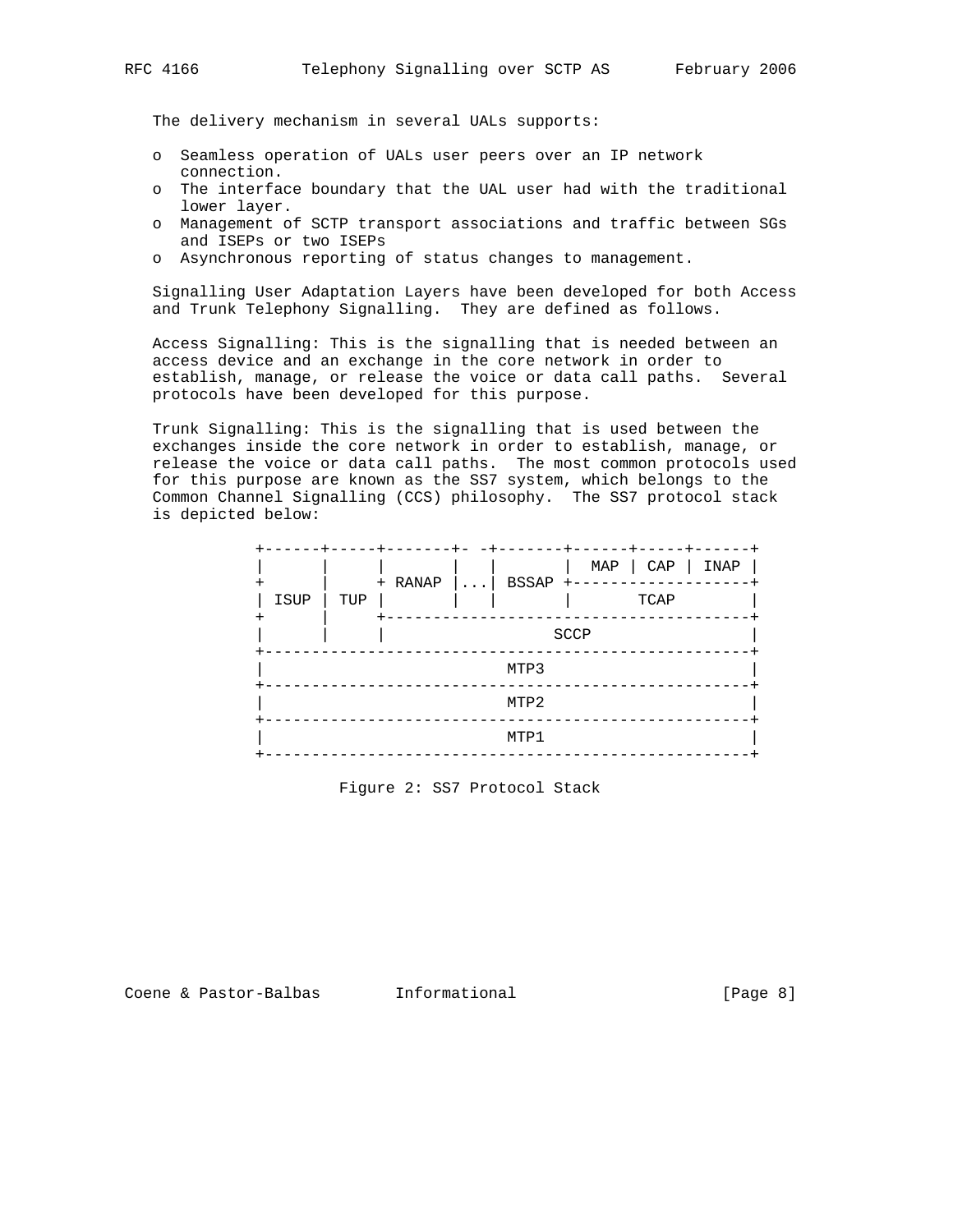The Telephony Signalling Protocols to be transported with the already designed UALS are:

- o ISDN Q.921 Users: Q.931 o V5.2/DSS1 o DPNSS/DASS2 [RFC4129] o SS7 MTP3 Users: SCCP, ISUP, TUP o SS7 MTP2 Users: MTP3
- o SS7 SCCP Users: TCAP, RANAP, BSSAP, ...

 Two main scenarios have been developed to use the different UALS for IP Signalling Transport:

 1. Intercommunication of traditional Signalling transport nodes and IP based nodes.

| *********<br>$\star$<br>SEP<br>********* | Traditional<br>Telephony<br>Signalling<br>$*$ $  -$ | **********<br>.∗<br>SG<br>**********                                | Telephony<br>Signalling<br>over IP<br>$*$ - - - - - - - | ********<br>$---*$ ISEP *<br>******** |
|------------------------------------------|-----------------------------------------------------|---------------------------------------------------------------------|---------------------------------------------------------|---------------------------------------|
| SigProt                                  |                                                     |                                                                     |                                                         | SigProt                               |
|                                          |                                                     | UAL                                                                 |                                                         | UAL                                   |
| TTST                                     |                                                     | TTST SCTP<br>$--- +$                                                |                                                         | SCTP                                  |
|                                          |                                                     | IP                                                                  |                                                         | IP                                    |
| SEP<br>SG                                | $\qquad \qquad -$<br>ISEP                           | Signalling Endpoint<br>Signalling Gateway<br>IP Signalling Endpoint |                                                         |                                       |

| TTSP | $ -$ | Traditional Telephony Signalling Protocol |  |  |
|------|------|-------------------------------------------|--|--|
| UAL  |      | User Adaptation Layer                     |  |  |

SCTP - Stream Control Transport Protocol

Figure 3: General Architecture of SS7-IP Interworking

SigProt - Signalling Protocol

 This is also referred to as SG-to-AS communication. AS is the name that UAL usually gives to the ISEP nodes. It stands for Application Server.

Coene & Pastor-Balbas Informational (Page 9)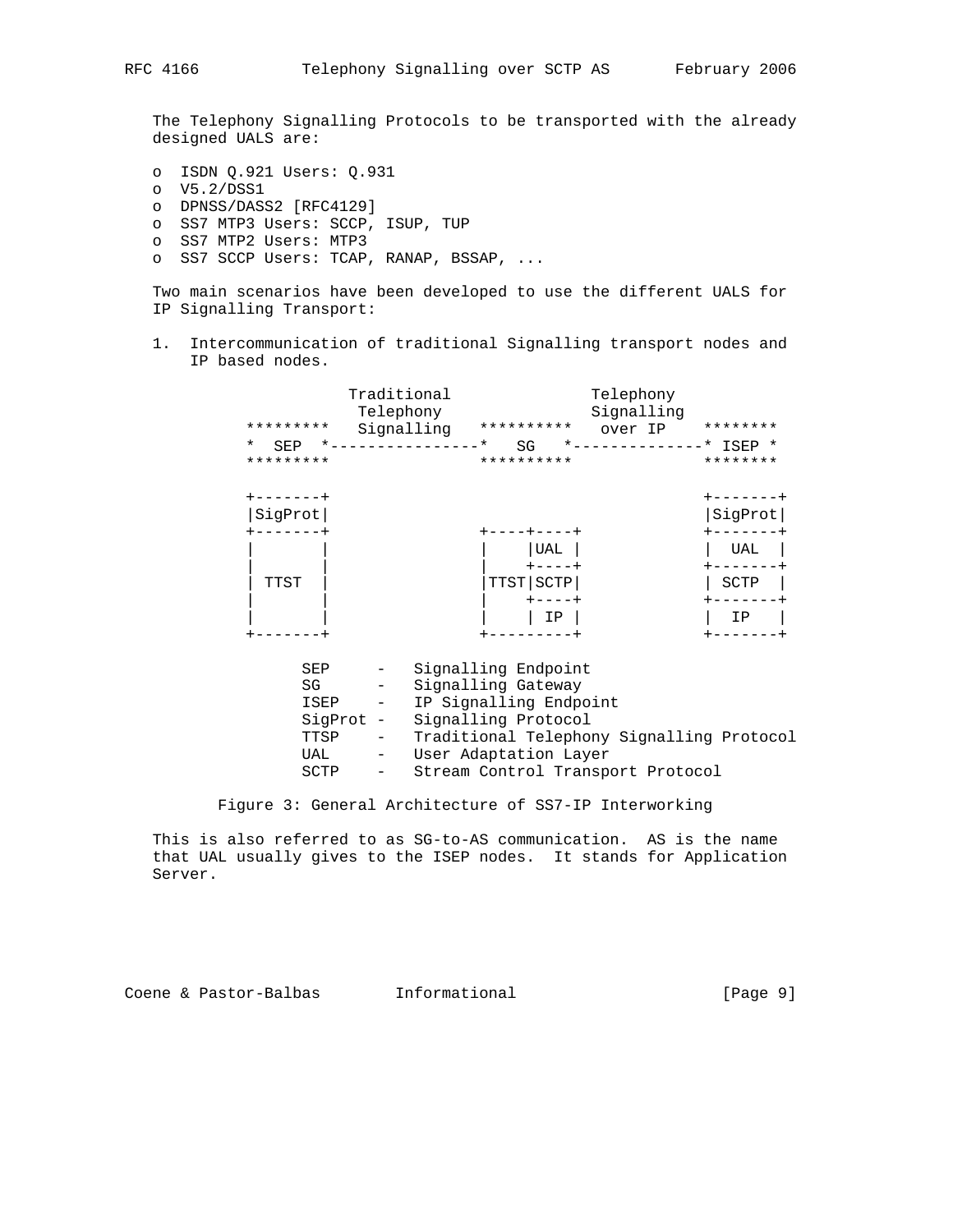2. Communication inside the IP network.

| *********<br>* ISEP<br>$^\star$<br>********* | Telephony<br>Signalling<br>over IP | *********<br>$^\star$<br>ISEP *<br>********* |
|----------------------------------------------|------------------------------------|----------------------------------------------|
| -----+<br>SigProt                            |                                    | - - - - -<br>SigProt                         |
| UAL                                          |                                    | UAL                                          |
| SCTP                                         |                                    | SCTP                                         |
| ΙP                                           |                                    | IP                                           |

Figure 4: General Architecture of Intra-IP Communication

 This is also referred to as IPSP communication. IPSP stands for IP Signalling Point and describes the role that the UAL plays on an IP-based node.

 The first scenario is applied for both types of signalling (access and trunk signalling). On the other hand, the peer-to-peer basis can only be used for trunk signalling.

4.1. Access Signalling

 The SIGTRAN WG has developed UALs to transport the following Access Signalling protocols:

 o ISDN Q.931 o V5.2 o DPNSS/DASS2

4.1.1. IUA (ISDN Q.921 User Adaptation)

UAL: IUA (ISDN Q.921 User Adaptation)

 This document supports both ISDN Primary Rate Access (PRA) as well as Basic Rate Access (BRA) including the support for both point-to-point and point-to-multipoint modes of communication. This support includes Facility Associated Signalling (FAS), Non-Facility Associated Signalling (NFAS), and NFAS with backup D channel.

Coene & Pastor-Balbas Informational [Page 10]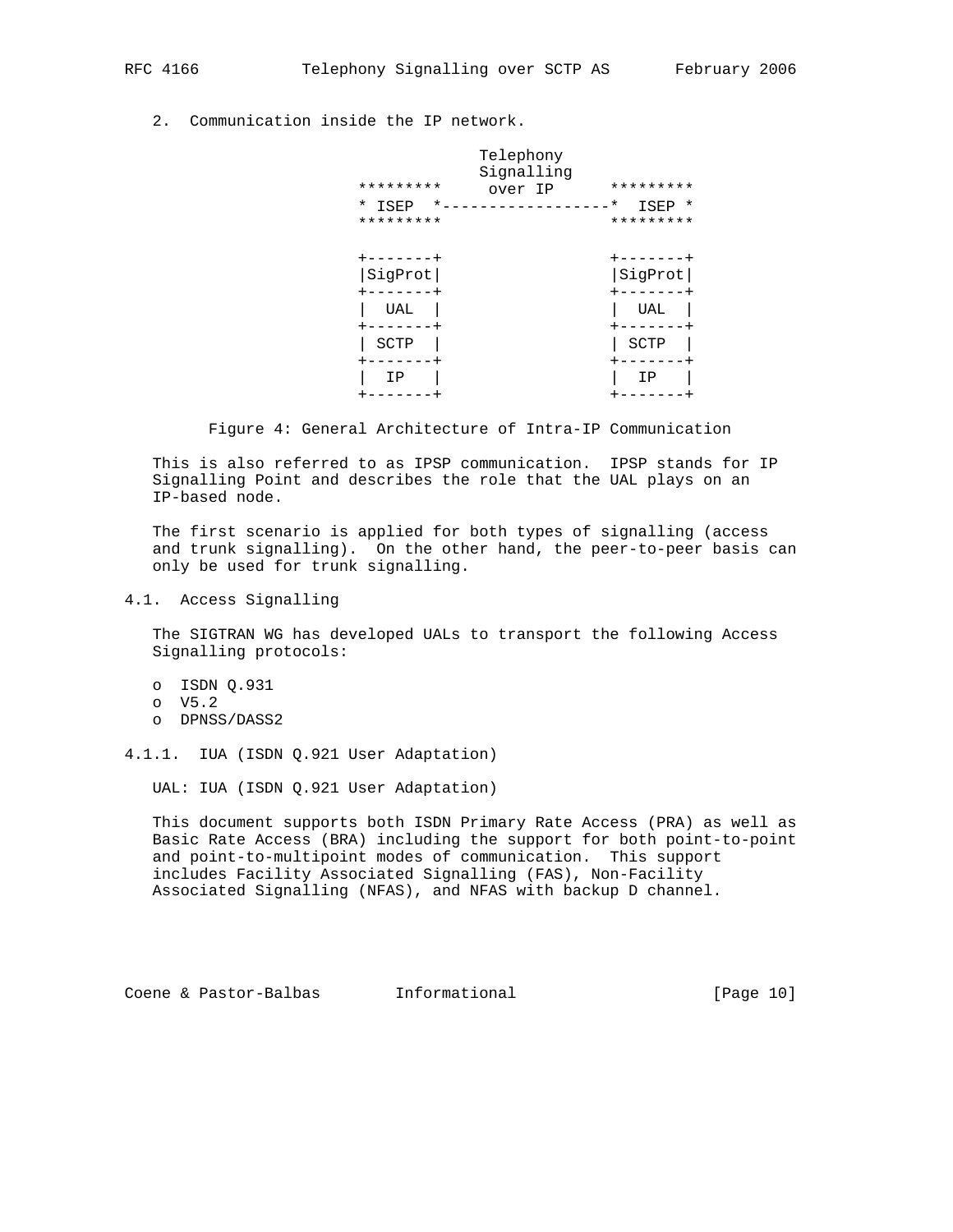It implements the client/server architecture. The default orientation is for the SG to take on the role of server while the ISEP is the client. The SCTP (and UDP/TCP) Registered User Port Number Assignment for IUA is 9900.

Examples of the upper layers to be transported are Q.931 and QSIG.

 The main scenario supported by this UAL is the SG-to-ISP communication where the ISEP role is typically played by a node called an MGC, as defined in [RFC2719].

| ******         | ISDN | ******        | *******<br>ΙP |
|----------------|------|---------------|---------------|
| $*$ PBX $*$ -- |      | $-*$ SG $*-$  | $-*$ MGC $*$  |
| ******         |      | ******        | *******       |
|                |      |               |               |
| $+ - - - - +$  |      |               | $+ - - - - +$ |
| Q.931          |      | (NIF)         | Q.931         |
|                |      |               |               |
|                |      | IUA           | IUA           |
|                |      |               |               |
| Q.921          |      | SCTP<br>Q.921 | SCTP          |
|                |      | $+ - - - - +$ |               |
|                |      | ΙP            | ΙP            |
|                |      | . + -         |               |

NIF - Nodal Interworking Function

- PBX Private Branch Exchange
- SCTP Stream Control Transmission Protocol
- IUA ISDN User Adaptation Layer Protocol

Figure 5: ISDN-IP Interworking using IUA

 The SCTP (and UDP/TCP) Registered User Port Number Assignment for IUA is 9900.

 The value assigned by IANA for the Payload Protocol Identifier in the SCTP Payload Data chunk is "1".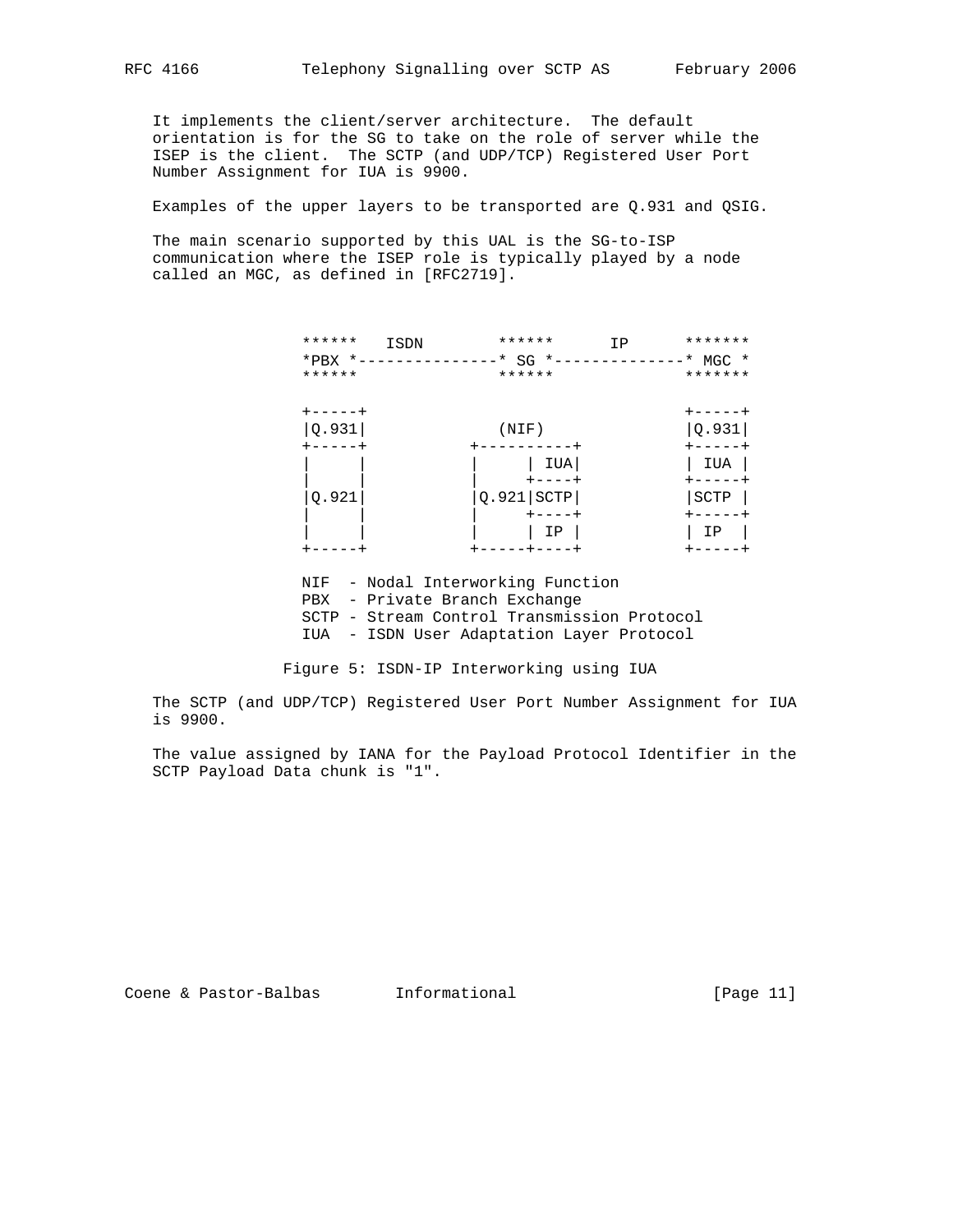4.1.2. V5UA (V5.2-User Adaptation) Layer

UAL: V5UA (V5.2-User Adaptation)

 V5UA is an extension from the IUA layer with the modifications needed to support the differences between Q.921/Q.931, and V5.2 layer 2/layer 3. It supports analog telephone access, ISDN basic rate access and ISDN primary rate access over a V5.2 interface. It is typically implemented in an interworking scenario with SG.

| ****** $V5.2$ | ****** | TD 1                                             | ******* |  |
|---------------|--------|--------------------------------------------------|---------|--|
|               |        | * AN *---------------* SG *--------------* MGC * |         |  |
| ******        | ****** |                                                  | ******* |  |

| V5.2  | (NIF)        | V5.2 |
|-------|--------------|------|
|       |              |      |
|       | V5UA         | V5UA |
|       |              |      |
| LAPV5 | LAPV5   SCTP | SCTP |
|       |              |      |
|       | $IP +$       | ΙP   |
|       |              |      |

 AN - Access Network NIF - Nodal Interworking Function LAPV5 - Link Access Protocol for the V5 channel SCTP - Stream Control Transmission Protocol

Figure 6: V5.2-IP Interworking using V5UA

 The SCTP (and UDP/TCP) Registered User Port Number Assignment for V5UA is 5675.

 The value assigned by IANA for the Payload Protocol Identifier in the SCTP Payload Data chunk is "6".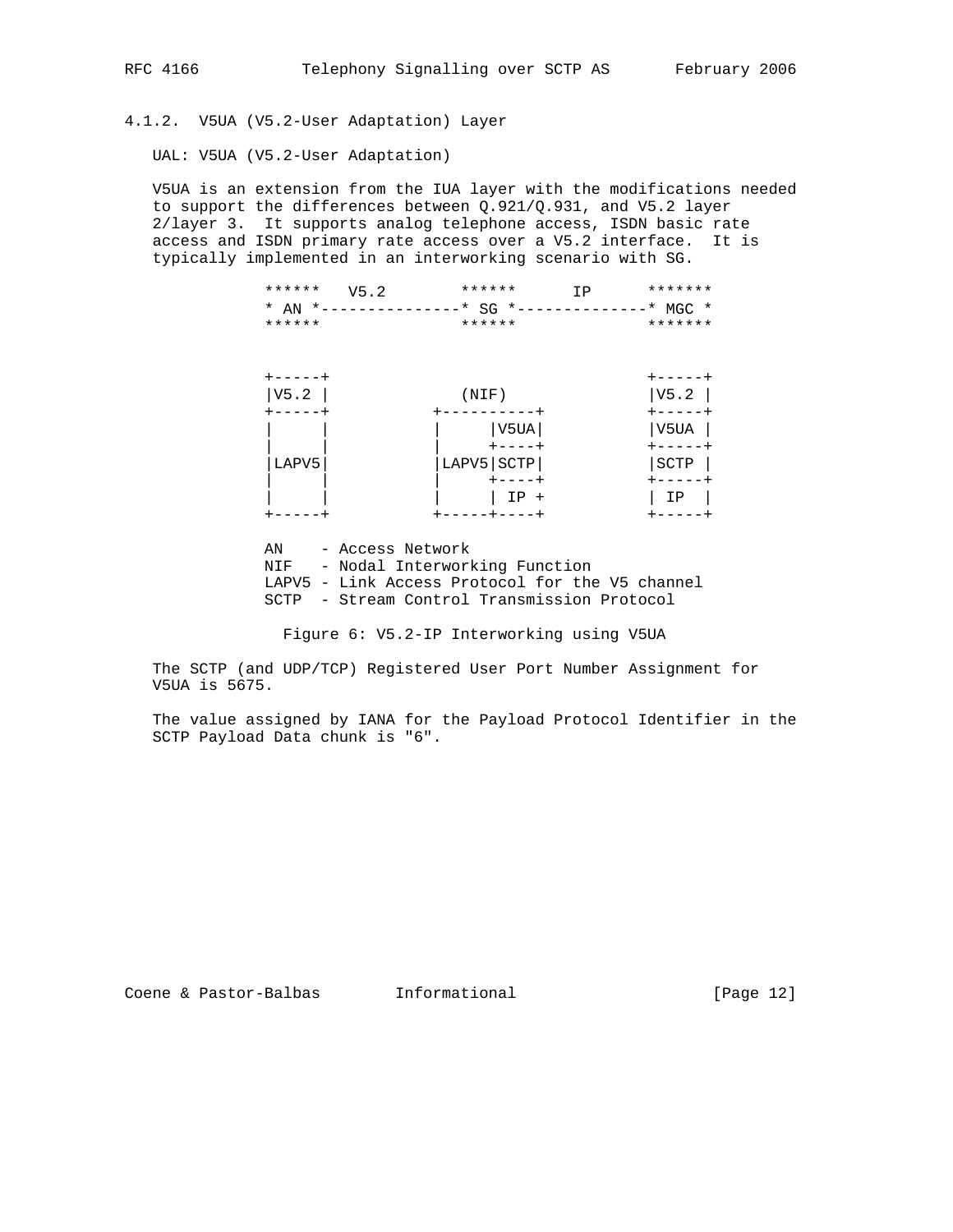4.1.3. DUA (DPNSS/DASS User adaptation) Layer

UAL: DUA (DPNSS/DASS2 User Adaptation)

 The DUA is built on top of IUA and defines the necessary extensions to IUA for a DPNSS/DASS2 transport. DPNSS stands for Digital Private Network Signalling System and DASS2 for Digital Access Signalling System 2.

| ******                  | ******<br><b>DPNSS</b><br>*PBX *---------------* SG *--------------* MGC * | *******<br>ΙP           |
|-------------------------|----------------------------------------------------------------------------|-------------------------|
| ******                  | ******                                                                     | *******                 |
| $+ - - - - +$           |                                                                            | +-----+                 |
| DPNSS<br>L <sub>3</sub> | (NIF)                                                                      | DPNSS<br>L <sub>3</sub> |
|                         | ------+----+                                                               |                         |
|                         | DUA                                                                        | <b>DUA</b>              |
| <b>DPNSS</b>            | $DPNSS+---+$                                                               |                         |
| L <sub>2</sub>          | L2<br>SCTP                                                                 | SCTP                    |
|                         | $+ - - - +$                                                                |                         |
|                         | $IP +$                                                                     | ΙP                      |
|                         | -----+----+                                                                |                         |

 PBX - Private Branch eXchange NIF - Nodal Interworking Function SCTP - Stream Control Transmission Protocol DUA - DPNSS User Adaptation Layer Protocol

Figure 7: DPNSS-IP Interworking using DUA

 The value assigned by IANA for the Payload Protocol Identifier in the SCTP Payload Data chunk is "10". .

# 4.2. Network Signalling

 The SIGTRAN WG has developed UALs to transport the following SS7 protocols:

 o MTP2 Users: MTP3 o MTP3 Users: ISUP, TUP, SCCP o SCCP Users: TCAP, RNSAP, RANAP, BSSAP, ...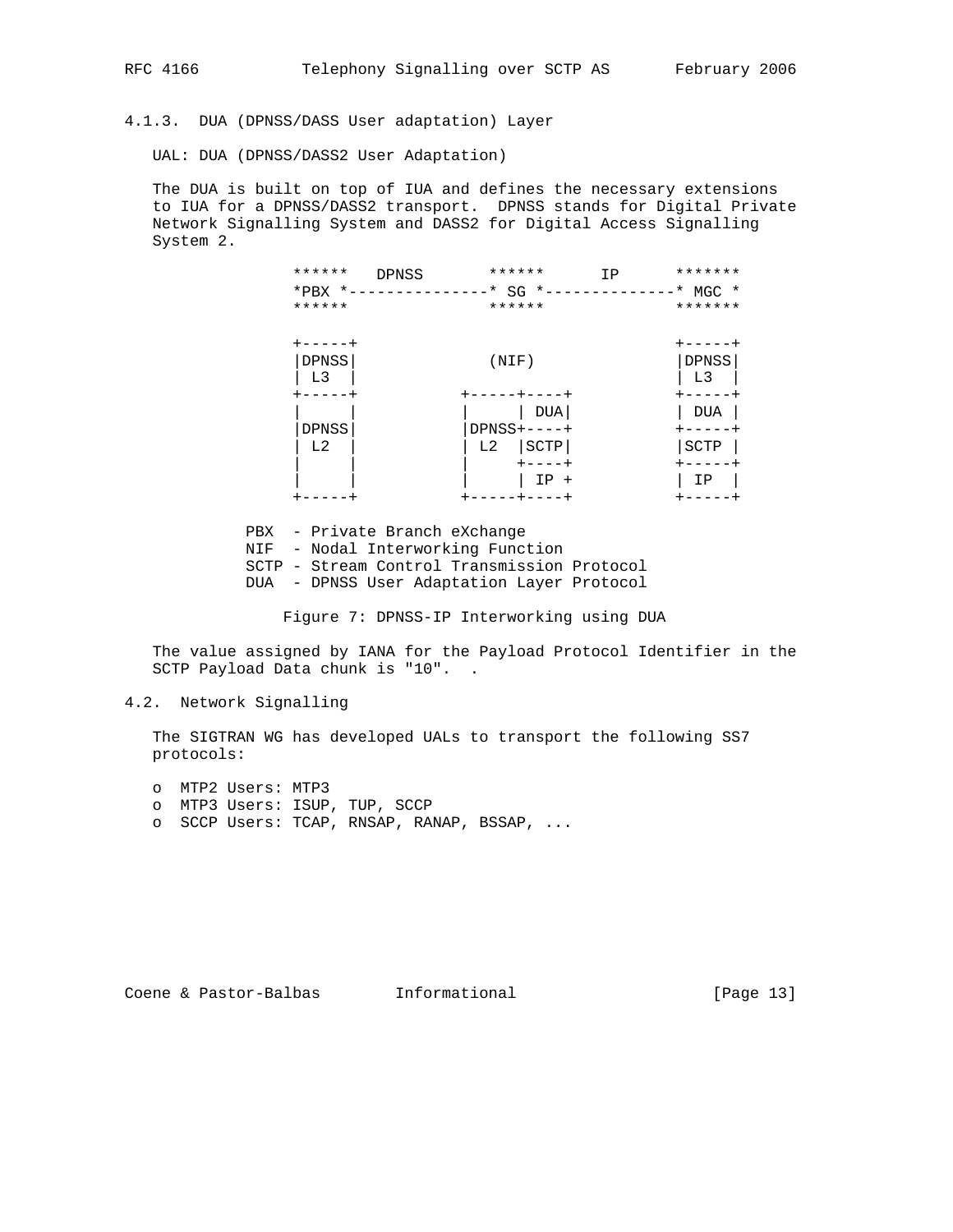4.2.1. MTP lvl3 over IP

UALs:

 o M2UA (SS7 MTP2 User Adaptation [RFC3331]) o M2PA (SS7 MTP2-User Peer-to-Peer Adaptation [RFC4165])

4.2.1.1. M2UA (SS7 MTP2-User Adaptation) Layer

 M2UA protocol is typically used between a Signalling Gateway (SG) and Media Gateway Controller (MGC). The SG will terminate up to MTP Level 2, and the MGC will terminate MTP Level 3 and above. In other words, the SG will transport MTP Level 3 messages over an IP network to an MGC.

 MTP3 and MTP3b are the only SS7 MTP2 User protocols that are transported by this UAL.

 The SG provides an interworking of transport functions with the IP transport to transfer MTP2-User signalling messages with an Application Server (e.g., MGC) where the peer MTP2-User exists.

| ******      | SS7 | ******                                      | IP | *******       |
|-------------|-----|---------------------------------------------|----|---------------|
|             |     | *SEP *-----------* SG *-------------* MGC * |    |               |
| ******      |     | ******                                      |    | *******       |
| $+ - - - +$ |     |                                             |    | $+ - - - - +$ |
| S7UP        |     |                                             |    | S7UP          |
| ----+       |     |                                             |    |               |
| MTP3        |     |                                             |    | MTP3          |
|             |     | (NIF)                                       |    |               |
|             |     |                                             |    |               |
|             |     | M2UA                                        |    | M2UA          |
|             |     | $+ - - - - +$                               |    |               |
| MTP2        |     | MTP2 SCTP                                   |    | SCTP          |
|             |     | $+ - - - - +$                               |    | $+ - - - - +$ |
|             |     | ΙP                                          |    | ΙP            |
|             |     |                                             |    |               |

MGC - Media Gateway Controller

- SG Signalling Gateway
- SEP SS7 Signalling Endpoint
- NIF Nodal Interworking Function
- IP Internet Protocol
- SCTP Stream Control Transmission Protocol

Figure 8: SS7-IP Interworking using M2UA

Coene & Pastor-Balbas Informational [Page 14]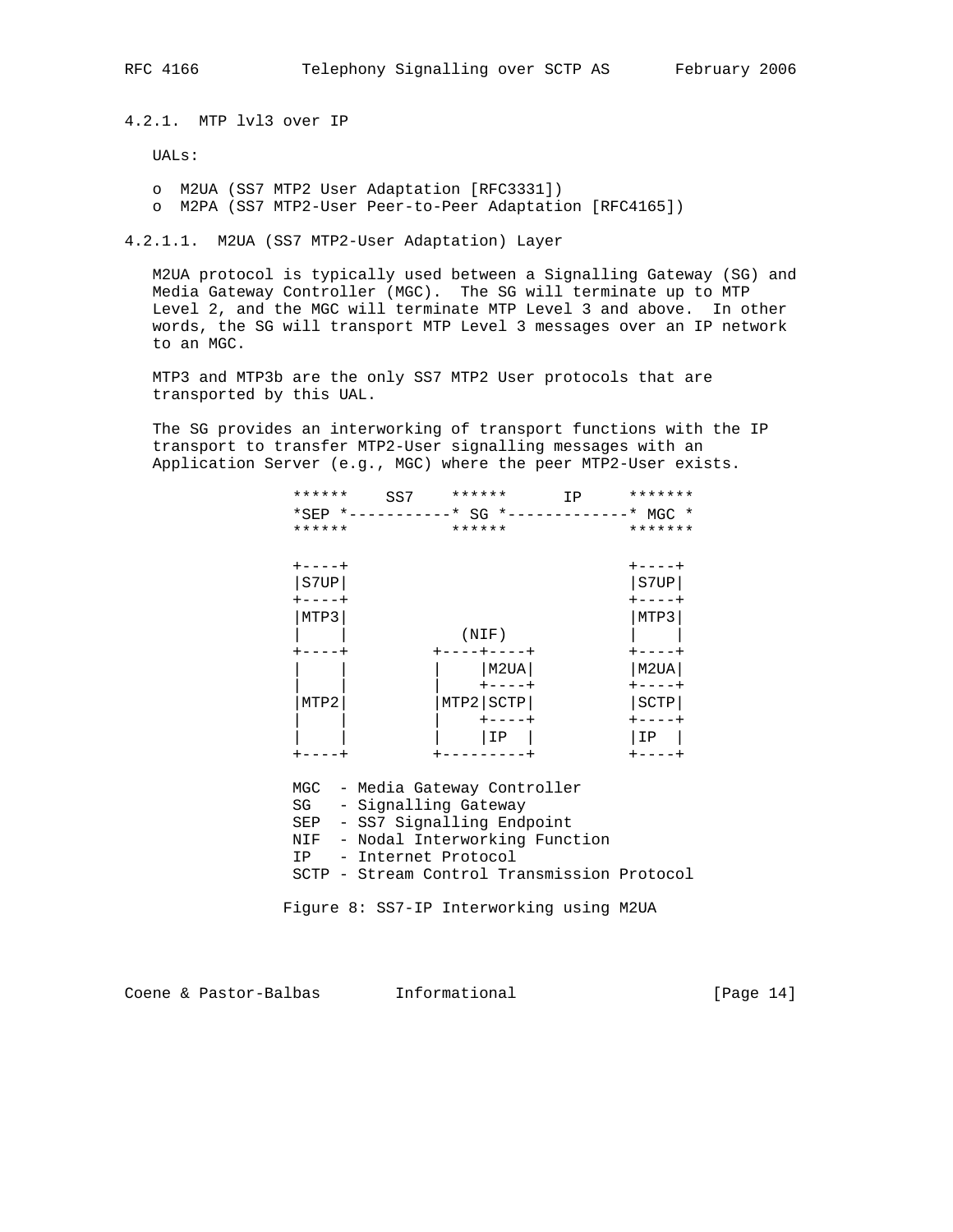The SCTP (and UDP/TCP) Registered User Port Number Assignment for M2UA is 2904.

 The value assigned by IANA for the Payload Protocol Identifier in the SCTP Payload Data chunk is "2".

4.2.1.2. M2PA (SS7 MTP2-User Peer-to-Peer Adaptation)

 M2PA protocol is used between SS7 Signalling Points employing the MTP Level 3 protocol. The SS7 Signalling Points may also use standard SS7 links using the SS7 MTP Level 2 to provide transport of MTP Level 3 signalling messages.

 Both configurations: communication of SS7 and IP with SG and communication between ISEPs are possible.

Connection of SS7 and IP nodes:

| ********<br>SS7<br>$*$ - - - - - - - $*$<br>* SEP<br>******** | ***************<br>IP<br>SG<br>*************** | ********<br>*--------* IPSP *<br>******** |
|---------------------------------------------------------------|------------------------------------------------|-------------------------------------------|
| $----++$<br>TCAP                                              |                                                | .<br>TCAP                                 |
| SCCP                                                          |                                                | <b>SCCP</b>                               |
| MTP3                                                          | MTP3                                           | MTP3                                      |
|                                                               | M2PA                                           | M <sub>2</sub> PA                         |
| MTP2                                                          | MTP2<br>SCTP                                   | SCTP                                      |
|                                                               | ΙP                                             | ΙP                                        |

SEP - SS7 Signalling Endpoint

Figure 9: SS7-IP Interworking with M2PA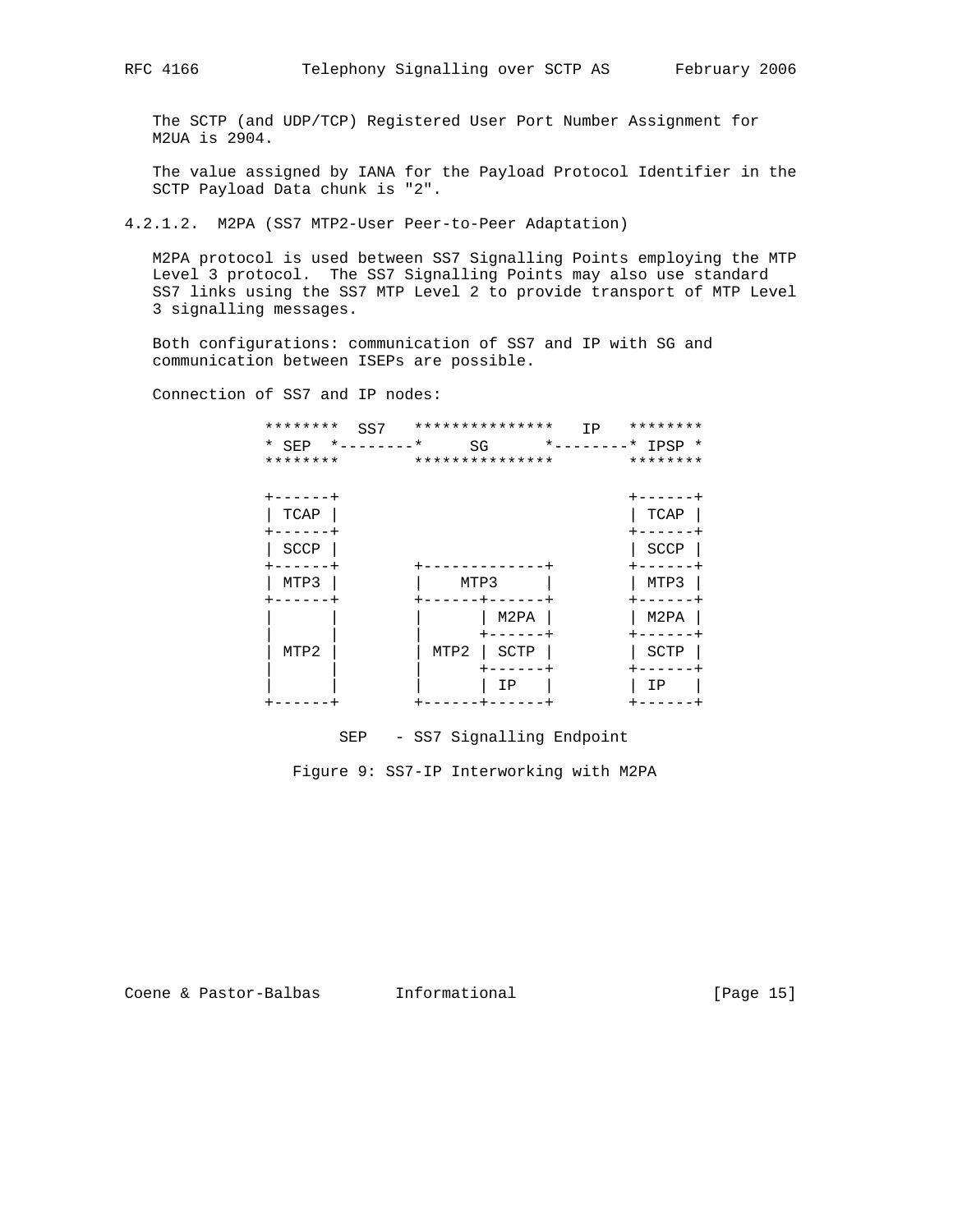Communication between two IP nodes:

| ********<br>IP<br>$*$ IPSP $*$<br>$- - - - - -$<br>******** | ********<br>$-*$ IPSP $*$<br>******** |
|-------------------------------------------------------------|---------------------------------------|
| -----<br>TCAP                                               | -----<br>TCAP                         |
| <b>SCCP</b><br>+<br>-----                                   | SCCP<br>-----                         |
| MTP3<br>- - - -                                             | MTP3                                  |
| M2PA                                                        | M2PA                                  |
| SCTP<br>$\,{}^+$                                            | SCTP                                  |
| ΙP<br>----<br>+                                             | ΙP                                    |

 IP - Internet Protocol IPSP - IP Signalling Point SCTP - Stream Control Transmission Protocol

Figure 10: Intra-IP Communication using M2PA

 These figures are only an example. Other configurations are possible. For example, IPSPs without traditional SS7 links could use the protocol layers MTP3/M2PA/SCTP/IP to route SS7 messages in a network with all IP links.

 Another example is that two SGs could be connected over an IP network to form an SG mated pair, similar to the way STPs are provisioned in traditional SS7 networks.

 The SCTP (and UDP/TCP) Registered User Port Number Assignment for M2PA is 3565.

 The value assigned by IANA for the Payload Protocol Identifier in the SCTP Payload Data chunk is "5".

Coene & Pastor-Balbas Informational [Page 16]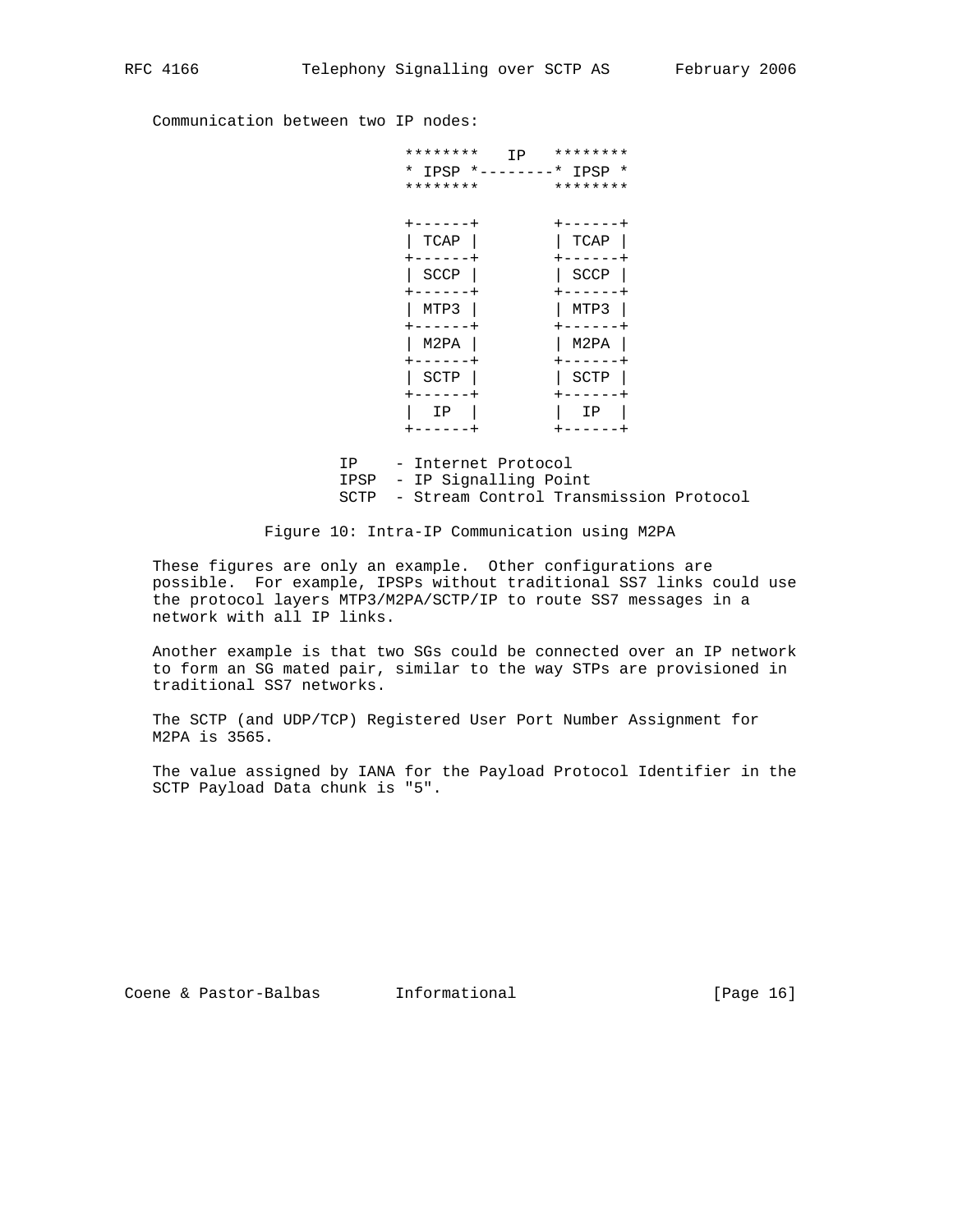4.2.1.3. Main Differences between M2PA and M2UA

- o M2PA: IPSP processes MTP3/MTP2 primitives.
- o M2UA: MGC transports MTP3/MTP2 primitives between the SG's MTP2 and the MGC's MTP3 (via the NIF) for processing.
- o M2PA: SG-IPSP connection is an SS7 link.
- o M2UA: SG-MGC connection is not an SS7 link. It is an extension of MTP to a remote entity.

4.2.2. M3UA (SS7 MTP3 User Adaptation) Layer

UAL: M3UA (SS7 MTP3 User Adaptation)

 M3UA protocol supports the transport of any SS7 MTP3-User signalling such as TUP, ISUP, and SCCP over IP using the services of SCTP.

Interconnection of SS7 and IP nodes:

| ********<br>$*$ SEP<br>******** | SS7<br>$*$ $-$<br>$^\star$<br>$- - - - - - - -$ | *****************<br>SGP<br>***************** |      | IP<br>*--------* $ASP$ | ********<br>$\star$<br>******** |
|---------------------------------|-------------------------------------------------|-----------------------------------------------|------|------------------------|---------------------------------|
| ISUP                            |                                                 | (NIF)                                         |      |                        | -----<br>ISUP                   |
| MTP3                            |                                                 | MTP3<br>$+ - +$                               | M3UA |                        | M3UA                            |
| MTP2                            |                                                 | MTP2                                          | SCTP |                        | SCTP                            |
| L1                              |                                                 | Τï                                            | IΡ   |                        | IΡ                              |

SEP - SS7 Signalling End Point

SCTP - Stream Control Transmission Protocol

NIF - Nodal Interworking Function

Figure 11: SS7-IP Interworking using M3UA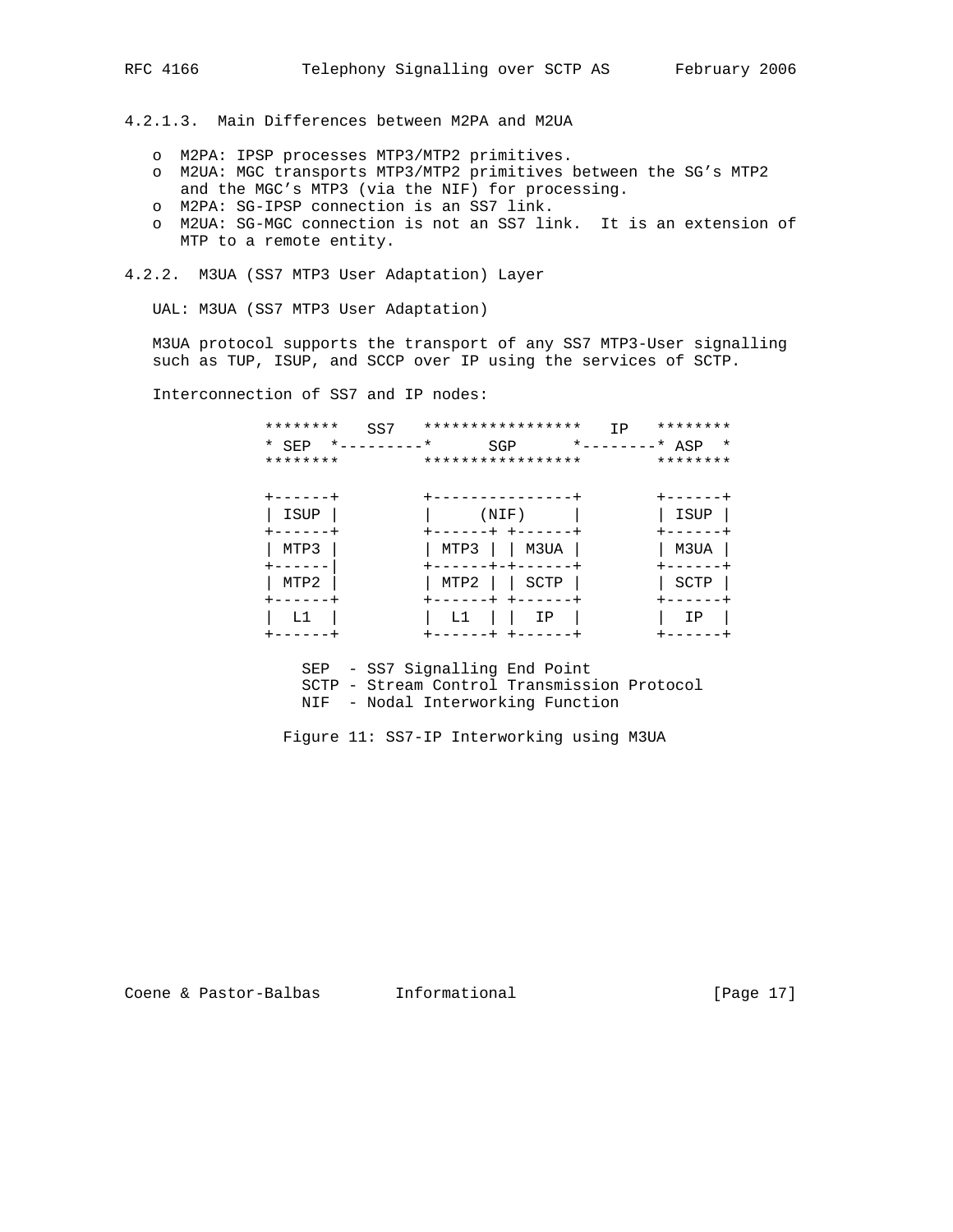Communication between two IP nodes:

| ********<br>ΙP<br>$*$ IPSP $*$<br>******** | ********<br>$*$ IPSP $*$<br>******** |
|--------------------------------------------|--------------------------------------|
| SCCP-<br>User                              | $SCCP-$<br>User                      |
| SCCP                                       | <b>SCCP</b>                          |
| M3UA                                       | M3UA                                 |
| SCTP                                       | SCTP                                 |
| ΙP                                         | ΙP                                   |

Figure 12: Intra-IP Communication using M3UA

 M3UA uses a client-server architecture. It is recommended that the ISEP acts as the client and initiate the SCTP associations with the SG. The port reserved by IANA is 2905. This is the port upon which the SG should listen for possible client connections.

 The assigned payload protocol identifier for the SCTP DATA chunks is "3".

### 4.2.3. SUA (SS7 SCCP User Adaptation) Layer

UAL: SUA (SS7 SCCP User Adaptation)

 SUA protocol supports the transport of any SS7 SCCP-User signalling such as MAP, INAP, SMS, BSSAP, or RANAP over IP using the services of SCTP. Each of the applications using SUA has its own set of timing requirements that can be found in its respective standards documents.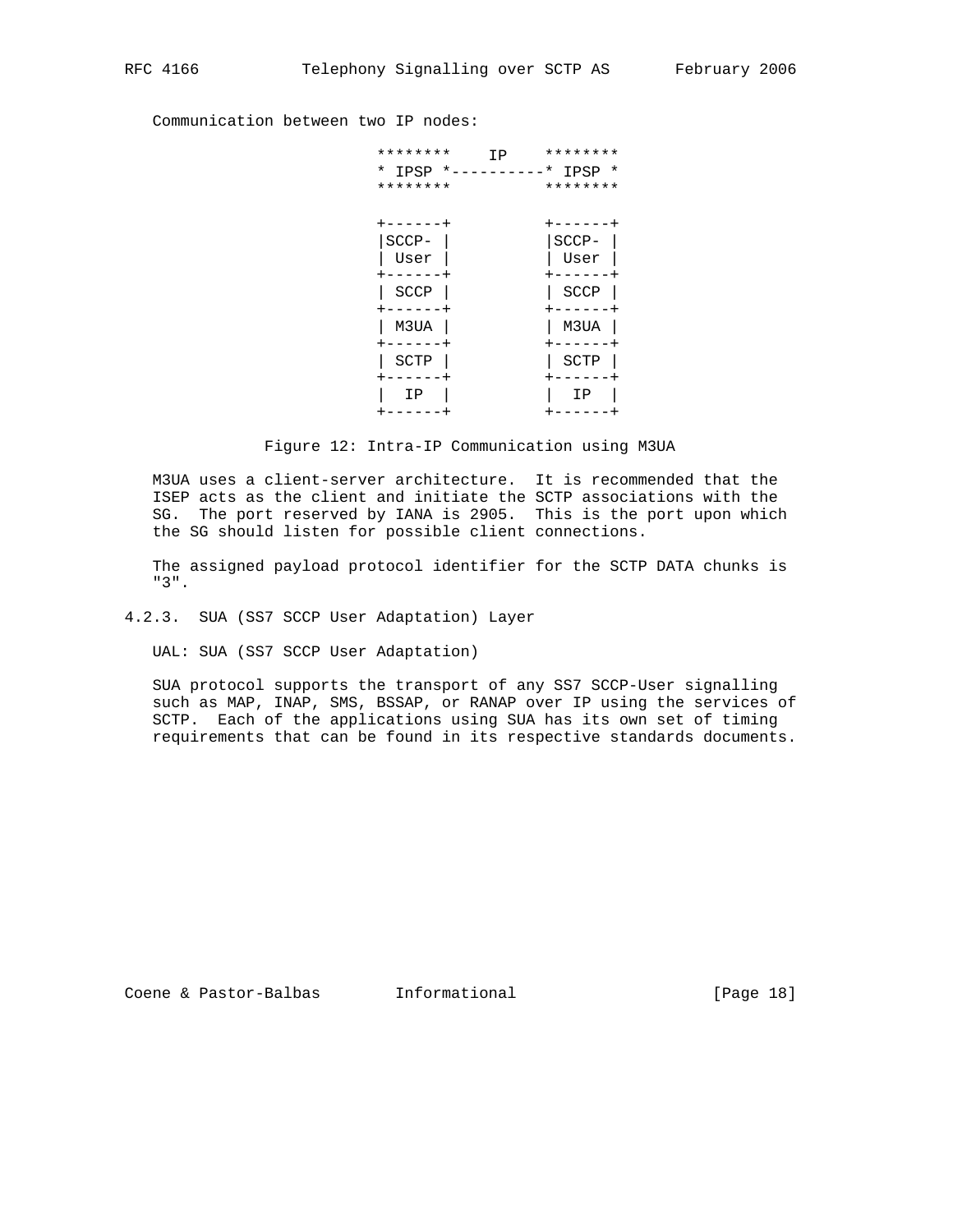Possible configurations are showed in the pictures below.

- Interconnection of SS7 and IP:

| ********           |         | *************** |         |              | ********    |         |
|--------------------|---------|-----------------|---------|--------------|-------------|---------|
| * SEP<br>$\ast$    | SS7     | $^\star$        |         | $\ast$<br>IP | $\star$     | $\star$ |
| $\ast$<br>or       | $*$ $-$ | $^\star$<br>SG  |         | $\star$ $-$  | * ASP       | $\ast$  |
| $*$ STP<br>$\star$ |         | $\star$         | $\star$ |              | $\star$     | $\star$ |
| ********           |         | *************** |         |              | ********    |         |
|                    |         |                 |         |              |             |         |
|                    |         |                 |         |              | ----        |         |
| <b>SUAP</b>        |         |                 |         |              | <b>SUAP</b> |         |
|                    |         |                 |         |              |             |         |
| SCCP               |         | SCCP            | SUA     |              | SUA         |         |
|                    |         |                 |         |              |             |         |
|                    |         |                 |         |              |             |         |
| MTP3               |         | MTP3            | SCTP    |              | SCTP        |         |
|                    |         |                 |         |              |             |         |
|                    |         |                 |         |              |             |         |
| MTP2               |         | MTP2            | ΙP      |              | ΙP          |         |
| - - - - - -        |         |                 |         |              |             |         |
|                    |         |                 |         |              |             |         |

 SUAP - SCCP/SUA User Protocol (TCAP, for example) STP - SS7 Signalling Transfer Point

Figure 13: SS7-IP Interworking using SUA

- IP Node to IP Node communication:

|          | ********    |            |    |          | ********    |         |
|----------|-------------|------------|----|----------|-------------|---------|
| $^\star$ |             | $^\star$   | IP | $^\star$ |             | $\star$ |
| $^\star$ | IPSP        | $*$ $   -$ |    | $^\star$ | IPSP        | $\star$ |
| $\star$  |             | $\star$    |    | $\star$  |             | $\star$ |
|          | ********    |            |    |          | ********    |         |
|          |             |            |    |          |             |         |
|          | - - - - -   |            |    |          | - - - - -   |         |
|          | <b>SUAP</b> |            |    |          | <b>SUAP</b> |         |
|          |             |            |    |          |             |         |
|          | SUA         |            |    |          | SUA         |         |
|          |             |            |    |          |             |         |
|          | SCTP        |            |    |          | SCTP        |         |
|          |             |            |    |          |             |         |
|          | ΙP          |            |    |          | ΙP          |         |
|          |             |            |    |          |             |         |

Figure 14: Intra-IP Communication using SUA

Coene & Pastor-Balbas Informational (Page 19)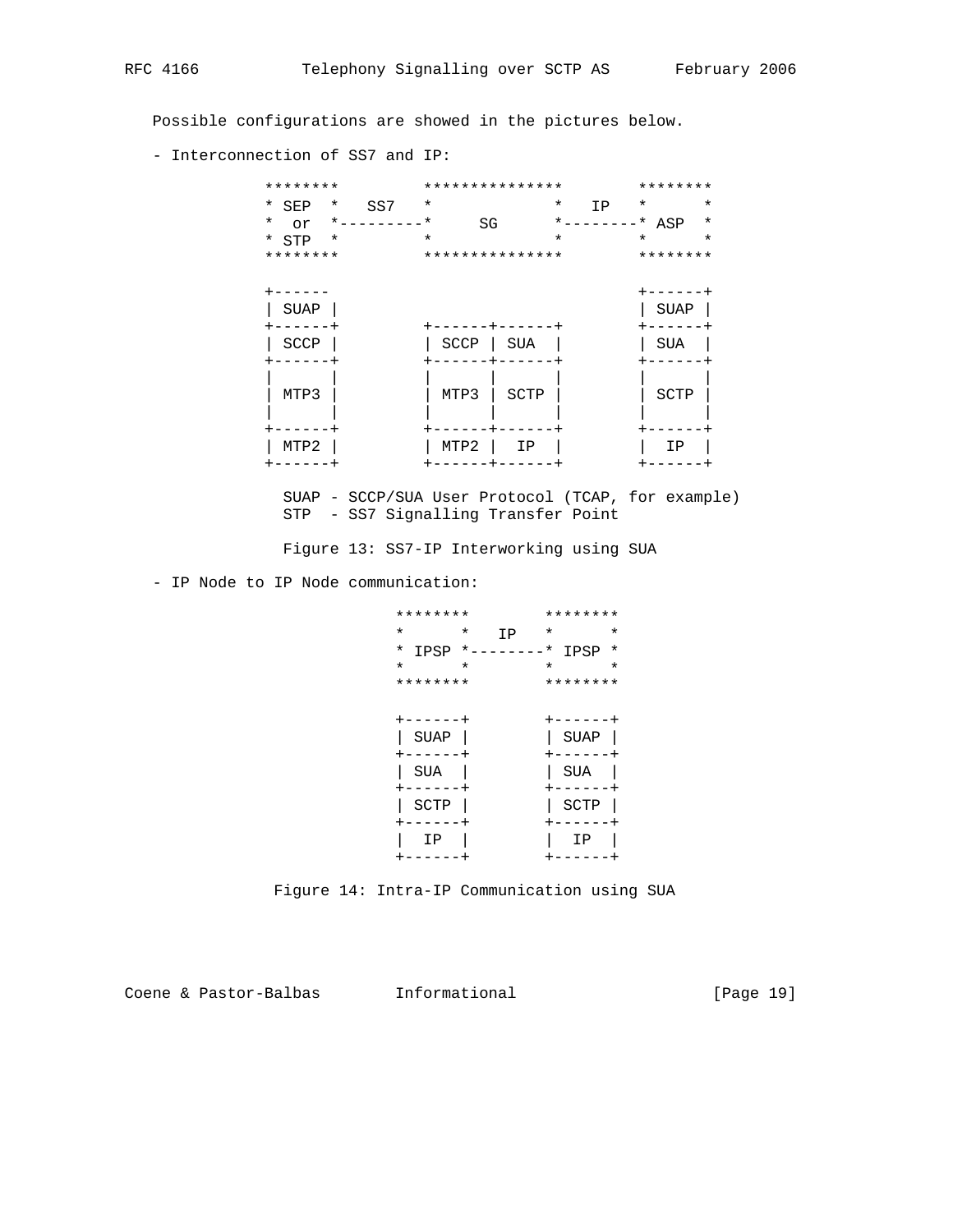IANA has registered SCTP Port Number 14001 for SUA. It is recommended that SGs use this SCTP port number for listening for new connections. The payload protocol identifier for the SCTP DATA chunks is "4".

5. Security Considerations

 UALs are designated to carry signalling messages for telephony services. As such, UALs must involve the security needs of several parties: the end users of the services, the network providers, and the applications involved. Additional requirements may come from local regulation. Although some security needs overlap, any security solution should fulfill all the different parties' needs. See specific Security Considerations in each UAL Technical specification for details (for general security principles of SIGTRAN, see [RFC3788]).

 SCTP only tries to increase the availability of a network. SCTP does not contain any protocol mechanisms directly related to communication security, i.e., user message authentication, integrity, or confidentiality functions. For such features, SCTP depends on security protocols. In the field of system security, SCTP includes mechanisms for reducing the risk of blind denial-of-service attacks as described in Section 11 of [RFC2960].

 This document does not add any new components to the protocols included in the discussion. For secure use of the SIGTRAN protocols, readers should go through the "Security Considerations for SIGTRAN Protocols" [RFC3788]). According to that document, the use of the IPsec is the main requirement to secure SIGTRAN protocols in the Internet, but Transport Layer Security (TLS) is also considered a perfectly valid option for use in certain scenarios (see [RFC3436] for more information on using TLS with SCTP). Recommendations of usage are also included.

- 6. Informative References
	- [ALLMAN99] Allman, M. and V. Paxson, "On Estimating End-to-End Network Path Properties", Proc. SIGCOMM'99, 1999.
	- [RFC2960] Stewart, R., Xie, Q., Morneault, K., Sharp, C., Schwarzbauer, H., Taylor, T., Rytina, I., Kalla, M., Zhang, L., and V. Paxson, "Stream Control Transmission Protocol", RFC 2960, October 2000.
	- [RFC3257] Coene, L., "Stream Control Transmission Protocol Applicability Statement", RFC 3257, April 2002.

Coene & Pastor-Balbas Informational [Page 20]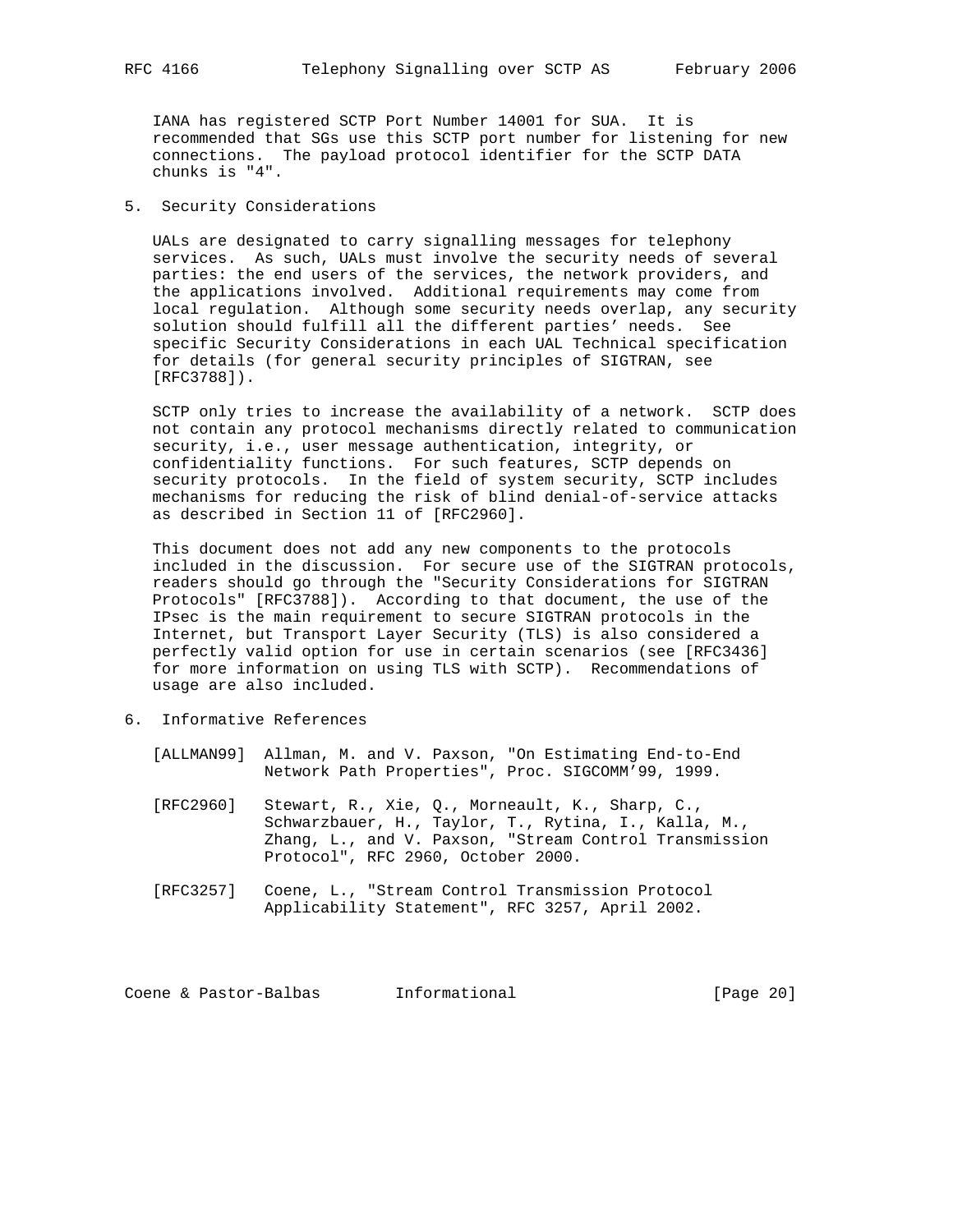- [RFC2719] Ong, L., Rytina, I., Garcia, M., Schwarzbauer, H., Coene, L., Lin, H., Juhasz, I., Holdrege, M., and C. Sharp, "Framework Architecture for Signaling Transport", RFC 2719, October 1999.
- [RFC3057] Morneault, K., Rengasami, S., Kalla, M., and G. Sidebottom, "ISDN Q.921-User Adaptation Layer", RFC 3057, February 2001.
- [RFC3331] Morneault, K., Dantu, R., Sidebottom, G., Bidulock, B., and J. Heitz, "Signaling System 7 (SS7) Message Transfer Part 2 (MTP2) - User Adaptation Layer", RFC 3331, September 2002.
- [RFC3332] Sidebottom, G., Morneault, K., and J. Pastor-Balbas, "Signaling System 7 (SS7) Message Transfer Part 3 (MTP3) - User Adaptation Layer (M3UA)", RFC 3332, September 2002.
- [RFC3436] Jungmaier, A., Rescorla, E., and M. Tuexen, "Transport Layer Security over Stream Control Transmission Protocol", RFC 3436, December 2002.
- [RFC3868] Loughney, J., Sidebottom, G., Coene, L., Verwimp, G., Keller, J., and B. Bidulock, "Signalling Connection Control Part User Adaptation Layer (SUA)", RFC 3868, October 2004.
- [RFC4165] George, T., Dantu, R., Kalla, M., Schwarzbauer, H.J., Sidebottom, G., Morneault, K.,"SS7 MTP2-User Peer-to-Peer Adaptation Layer", RFC 4165, September 2005.
- [RFC3807] Weilandt, E., Khanchandani, N., and S. Rao, "V5.2-User Adaptation Layer (V5UA)", RFC 3807, June 2004.
- [RFC4129] Mukundan, R., Morneault, K., and N. Mangalpally, "Digital Private Network Signaling System (DPNSS)/Digital Access Signaling System 2 (DASS 2) Extensions to the IUA Protocol", RFC 4129, September 2005.
- [RFC3788] Loughney, J., Tuexen, M., and J. Pastor-Balbas, "Security Considerations for Signaling Transport (SIGTRAN) Protocols", RFC 3788, June 2004.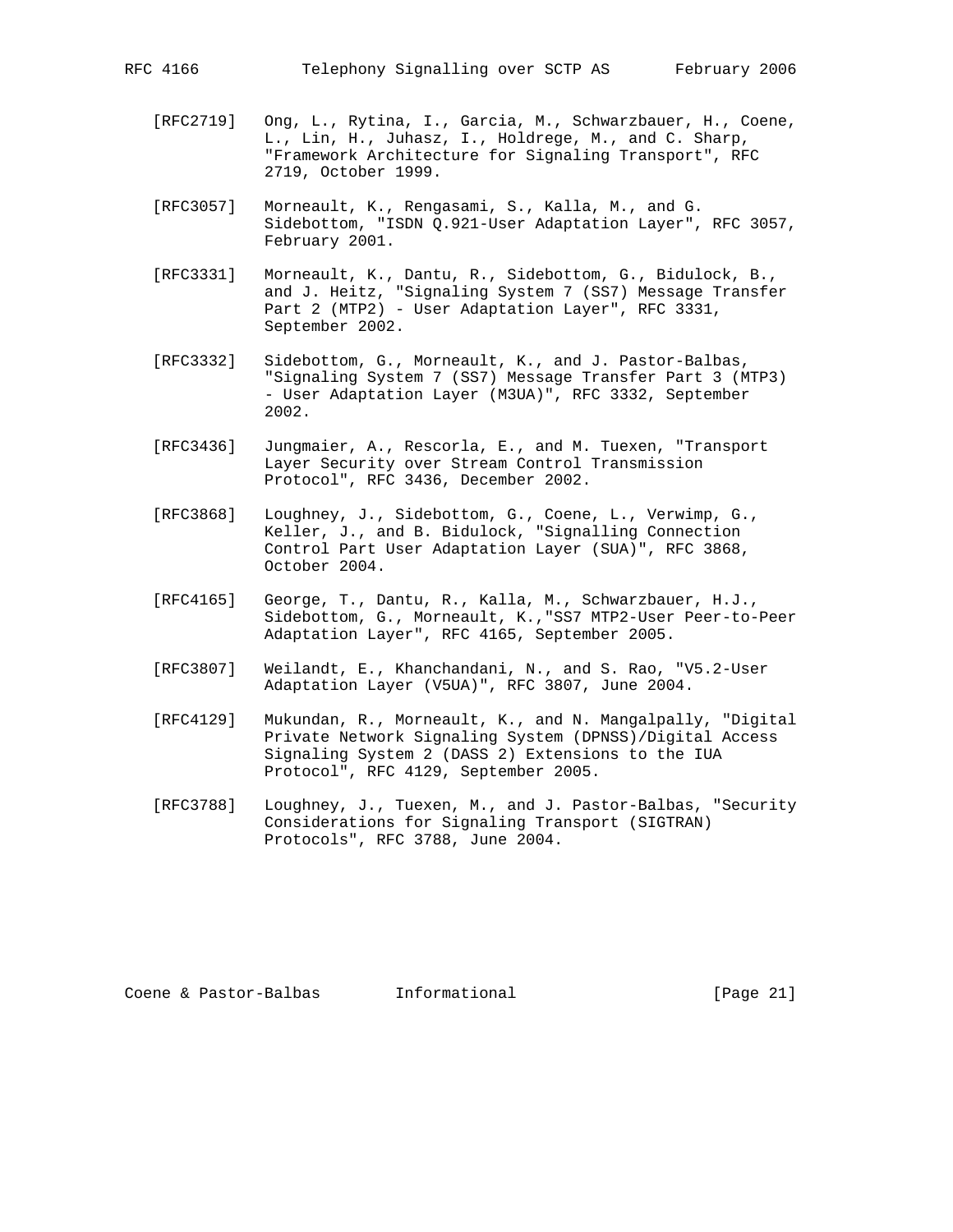Authors' Addresses

 Lode Coene Siemens Atealaan 34 Herentals B-2200 Belgium

 Phone: +32-14-252081 EMail: lode.coene@siemens.com

 Javier Pastor-Balbas Ericsson Via de los Poblados 13 Madrid 28033 Spain

 Phone: +34 91 339 1397 EMail: J.Javier.Pastor@ericsson.com